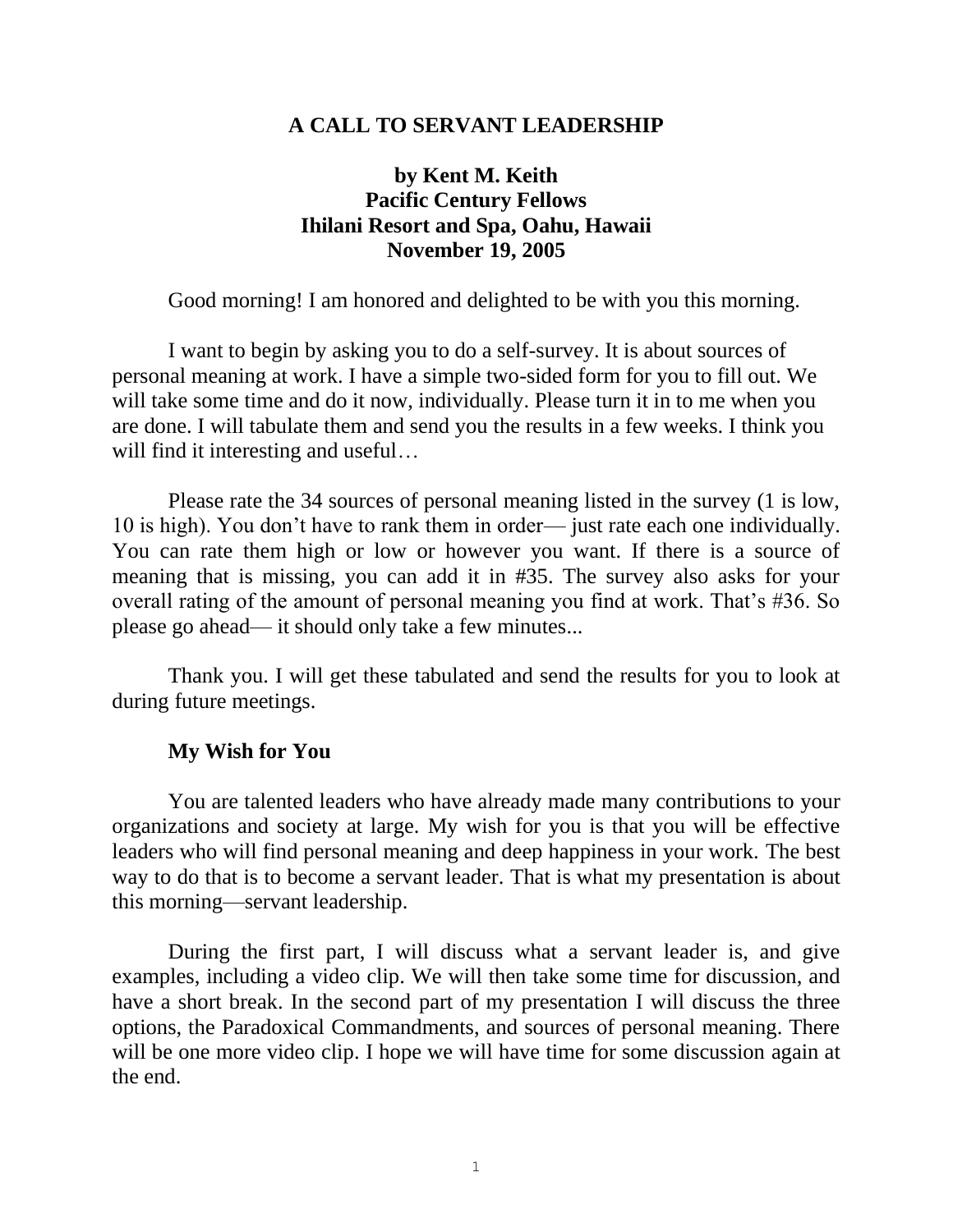Based on what I know about you, you are already on the right road. If what I say this morning reminds you of what you already know and hold dear, I will be pleased. My hope is that you will pick up a few ideas that will help you see what you already know in a new way that is useful to you.

#### **From Power Model to Service Model**

Looking back, it is clear to me that when I was going to school, ideas about leadership were ideas about power. Leadership was about how to accumulate and use power; how to make people do things; how to attack and win. It was about clever strategies, how to apply pressure, and *realpolitik*. It was a power model.

There are some severe problems with the power model. First, it focuses on *having* power, not on using it wisely. Second, it defines victory in terms of who gains more power, not in terms of who accomplishes the most for his or her organization or community.

A grave limitation of the power model of leadership is that it glorifies conflict between power groups or factions. In a pluralistic democracy, factions can brilliantly battle other factions, and great victories and defeats can occur between them, with no benefit to society. In fact, rather than healing and building, factional warfare usually results in more hurt, and more fragmentation.

I think this is a major reason we find it difficult to get things done here in Hawaii. People were taught that leadership is about power, so they establish themselves in power groups that compete with other power groups. These power groups become so focused on their rivalries with each other, that they can't focus on our society's problems or opportunities. And without that focus, we don't move forward. The pain continues, and the dreams go unfulfilled.

Unfortunately, there are two more problems with power, and that is the impact that it has on those who seek it. First, people who seek power, often become irrelevant as leaders. They focus on what they want, instead of what other people want, and they lose touch with the people they are supposed to be serving. Second, people who seek power can never get enough of it. It becomes a kind of disease. They always want more, and more, and more. This easily results in spiritual corruption and an unhappy life of self-torment.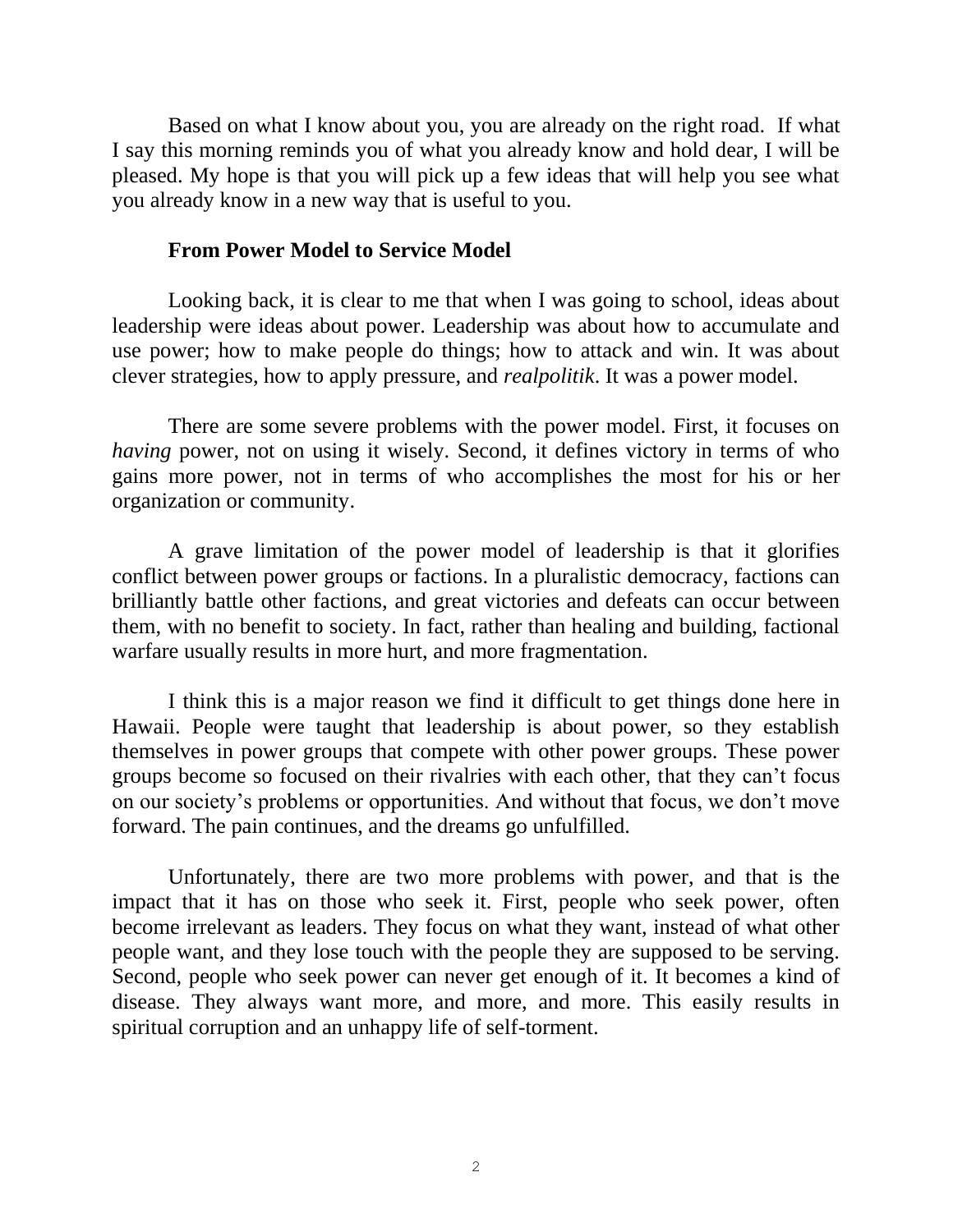#### **The Servant Leader**

Fortunately, there is another model of leadership, and it has been around for thousands of years. It is the service model. Leaders who live the service model are often called servant leaders. So who is a servant leader? I think a servant leader is simply a leader who is focused on serving others. A servant leader loves people, and wants to help them. Loving and helping others gives a servant leader meaning and satisfaction in life.

The servant leader lives the service model of leadership. The servant leader does not ask, "How can I get power? How can I make people do things?" The servant leader asks, "What do people need? How can I help them to get it? What does my organization need to do? How can I help my organization to do it?" Thus, rather than embarking on a quest for personal power, the servant leader embarks on a quest to identify and meet the needs of others. That is the key concept: Identify and meet the needs of others. That is the mission of the servant leader.

One way to contrast a power-oriented leader and a service-oriented leader is this: Power-oriented leaders want to *make* people do things. Servant leaders want to *help* people do things. That's why servant leaders are usually facilitators, coordinators, healers, partners, and coalition-builders.

There is another big difference between the power model and the service model of leadership. The power model assumes a hierarchy. Only a few people have power— those at the top of the hierarchy. In the service model, the hierarchy doesn't matter. That's because *anybody* in a family, organization, or community can be of service. *Anybody* can identify and meet the needs of others. *Anybody* can respond to the call to be a servant leader.

Now, we live in a real world. We know that power abhors a vacuum. Somebody is going to exercise power, and it makes a difference who that somebody is. Certainly, a servant leader can accumulate and exercise power. A servant leader can even become angry and enter the fray to do battle. What is important is that the servant leader accumulates power or becomes angry *on behalf of others*. A servant leader acts in response to the way *others* are treated, not in response to the way he or she is treated.

Servant leaders can be many different types of leader, depending on their personalities and the specific circumstances. What they have in common is this.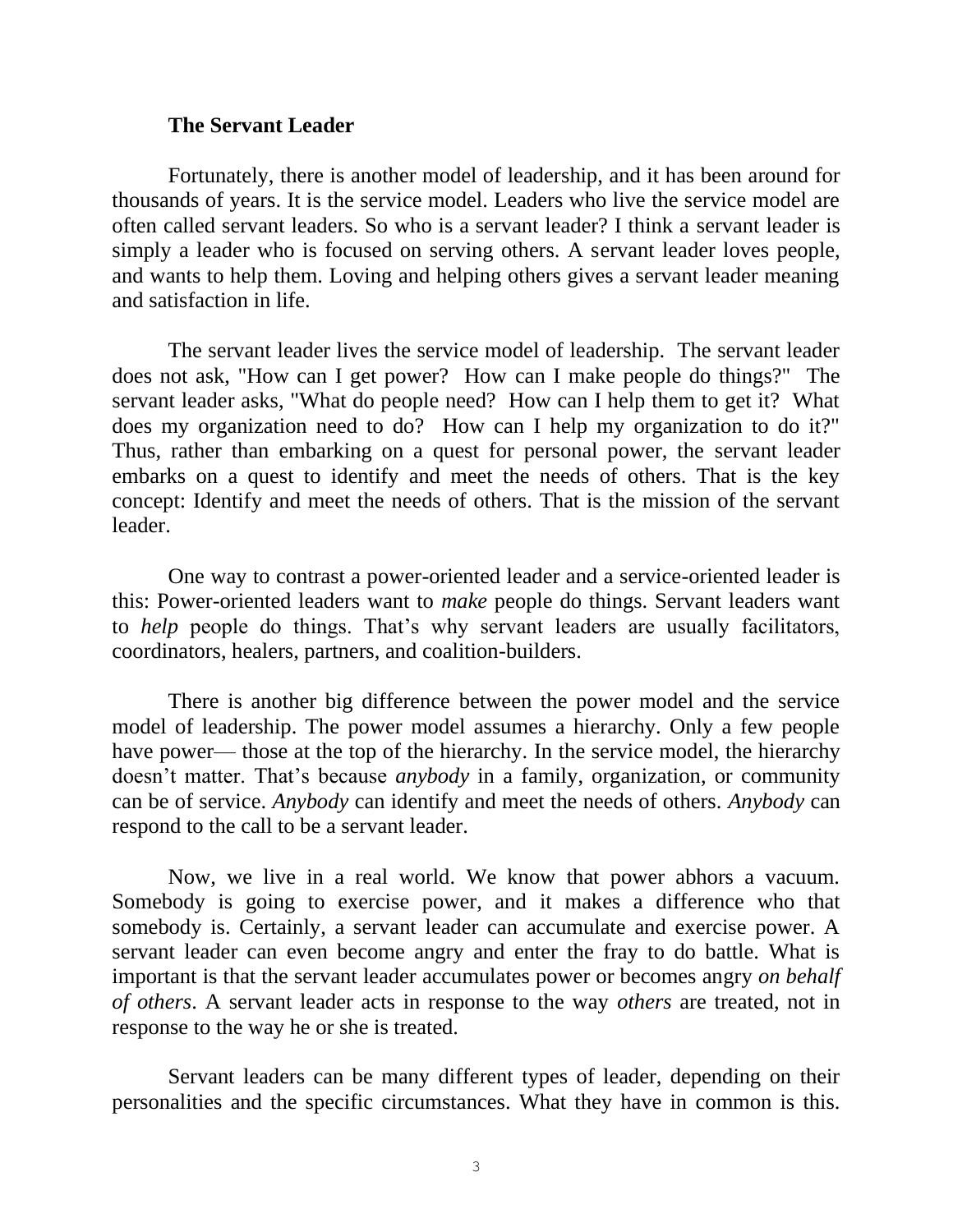They go into a group or organization and ask, is there a gap or missing link or blockage of some kind that is making it hard for this group to achieve what it wants to achieve? If so, can I identify what that gap or missing link or blockage is? If I can identify it, can I do something about it? If I can't do anything about it, can I find someone who can? Since the missing link or gap or blockage will not always be the same, the servant leader does not always perform the same role or service in each case.

The main point is this: Servant leaders begin by watching and listening. They don't begin with the answer, the program, the procedure, the facility. They don't begin with their own knowledge or expertise. They begin with questions that will help identify the needs of others. What do people say when asked about their needs, their wants, their hopes, their dreams? Servant leaders use personal observation, discussions, suggestion boxes, informal interviews, formal interviews, surveys, focus groups, and other forms of research to identify the needs of others. They watch and listen before they take action. They try hard to identify needs, before they try to meet them.

Taking time to identify needs is moral and respectful. It is also very practical. If we are good at identifying needs, we will be in a great position to meet those needs. If we meet those needs, we will be effective leaders and we will provide relevant products, programs, and services. That means we will succeed in having customers, clients, patients, members, and students. We will thrive, because we listened, and made sure that what we offer is what people need.

# **The Universal Concept of Service**

The idea of servant leadership is not new. It goes back at least as far as the teachings of Jesus and Lao-Tzu. I have a handout for you with some quotations on the concept of service—an ancient, honored, universal concept found in the world's great religions and the thoughts of many great minds…

In 1977, Robert Greenleaf published a series of speeches and articles as a book entitled *Servant Leadership: A Journey into the Nature of Legitimate Power and Greatness*. Greenleaf's work launched the modern servant leadership movement in the United States.

Greenleaf distinguished between leaders who are "leader first," and those who are a "servant first." Those who are a servant first, are servant leaders. Greenleaf said: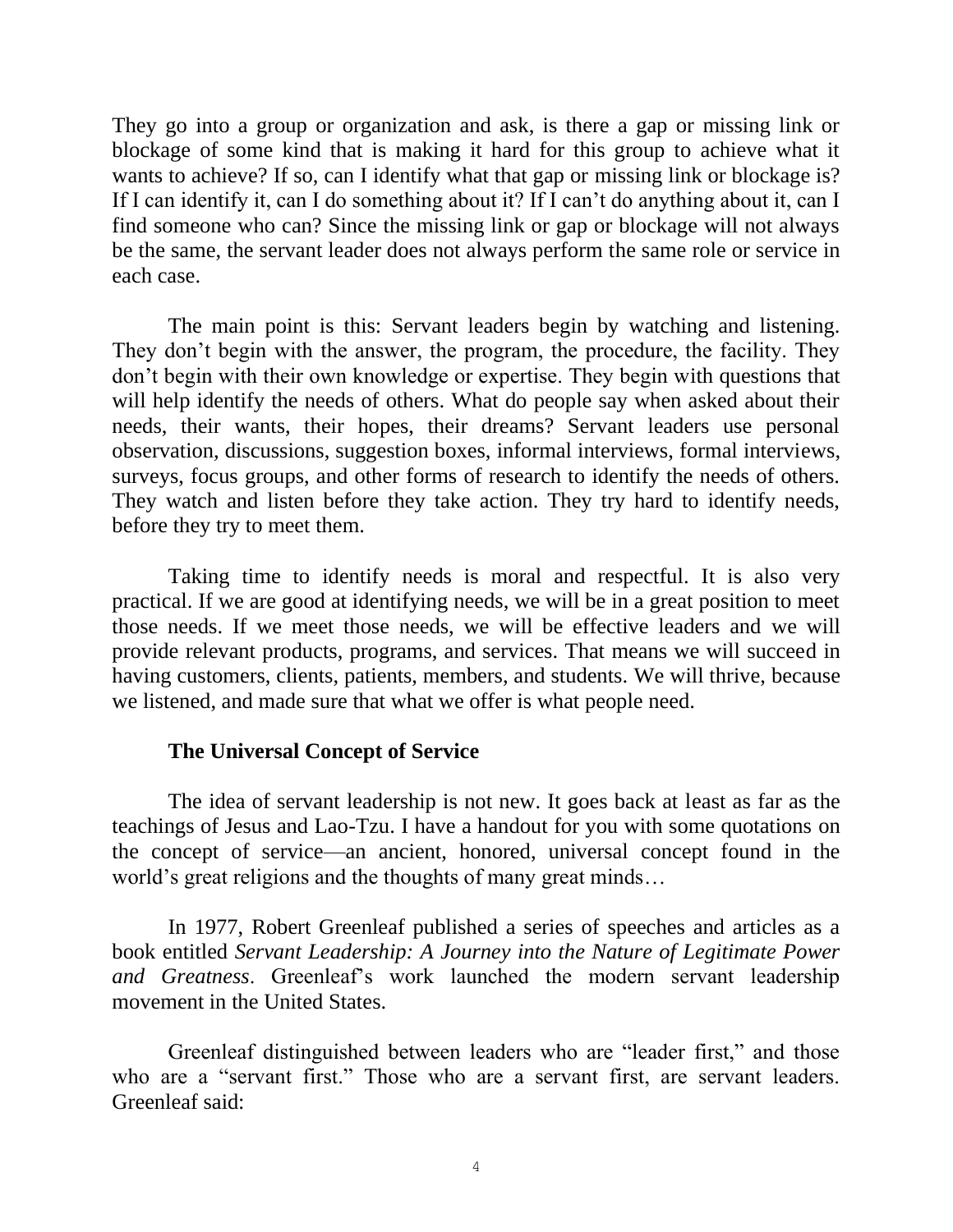The leader-first and the servant-first are two extreme types… The difference manifests itself in the care taken by the servant-first to make sure that other people's highest priority needs are being served. The best test, and difficult to administer is: Do those served grow as persons? Do they, *while being served*, become healthier, wiser, freer, more autonomous, more likely themselves to become servants?

There are no doubt thousands of examples of servant leadership in literature, the movies, history, and daily life today. One thinks of people like Washington and Lincoln, Harriet Tubman, Father Damien, Susan B. Anthony, Albert Schweitzer, Martin Luther King, Jr. and Mother Theresa. However, my guess is that most servant leaders have *not* been known outside the group or community they have served. They did not seek fame, they sought to make a difference—and they did.

When you start noticing servant leaders, you find them in fiction as well as real life. Some of my favorite servant leaders are fictitious. For example, there is Atticus Finch, the attorney in *To Kill a Mockingbird*. In fantasy novels, there are wizards who are servant leaders, such as Gandalf in *The Lord of the Rings* by Tolkien, and Belgarath in *The Belgariad* by David Eddings, and Ged in the *Earthsea Trilogy* by Ursula Le Guin.

#### **Servant Leaders in Business and Politics**

Two of the major contexts for leadership today are business and politics. I believe that the best business leaders are focused on the needs of others—clients or customers outside the organization, and employees or colleagues inside the organization. They listen to and respond to both internal and external needs.

One of my favorite writers about management is Peter Drucker, who just passed away this week at the age of 95. Drucker said that the key question that distinguishes an executive is the question: "What can I contribute?" Drucker, in his book *The Effective Executive*, writes:

The effective executive focuses on contribution... He asks: 'What can I contribute that will significantly affect the performance and the results of the institution I serve?' ...The focus on contribution turns the executive's attention away from his own specialty, his own narrow skills, his own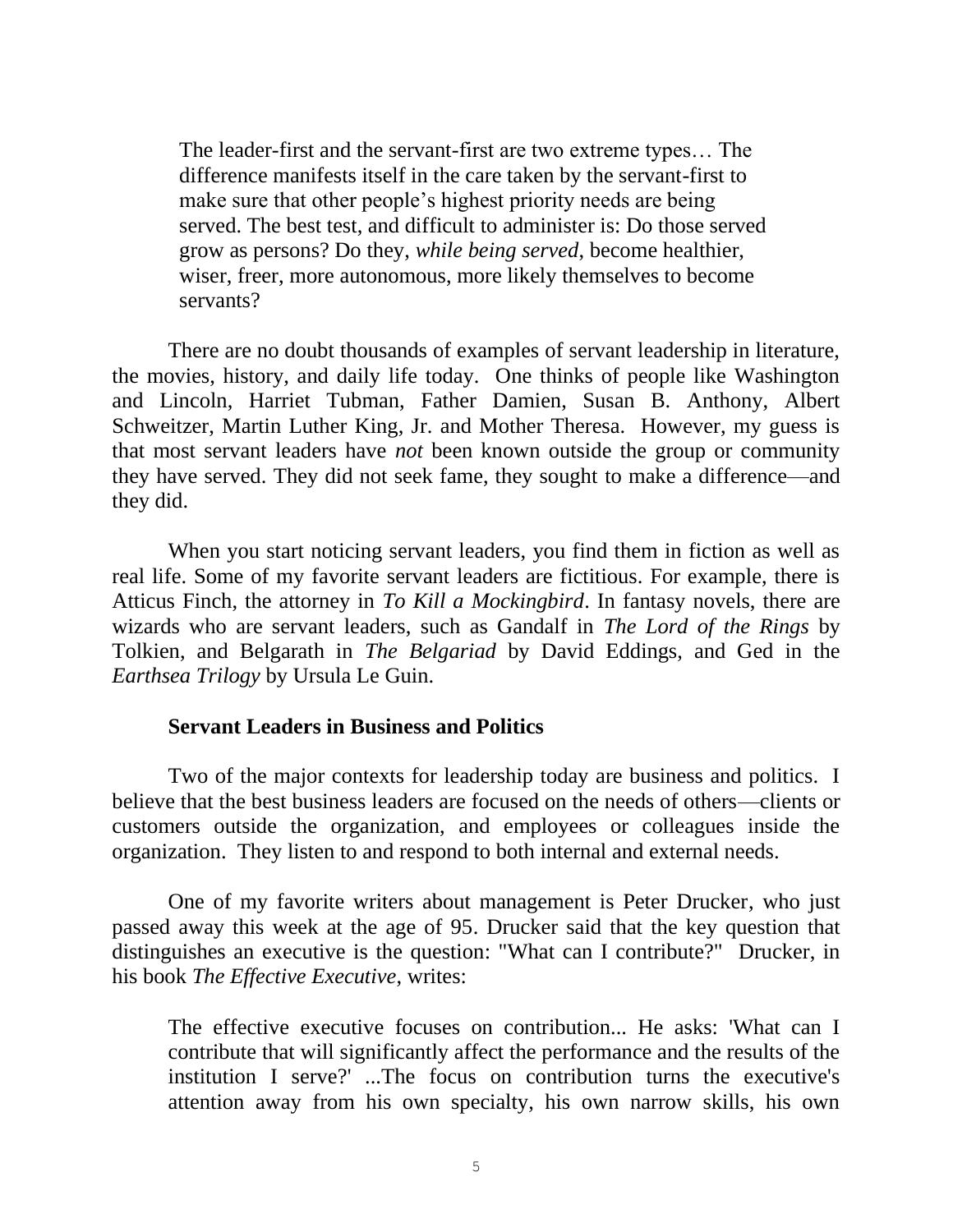department, and toward the performance of the whole...to the entire organization and *its* purpose. He therefore will also come to think in terms of the customer, the client, or the patient, who is the ultimate reason for whatever the organization produces...

Drucker, in his own way, describes the effective business executive as a servant leader, focused on contribution, and focused on others.

The politician is supposed to be a public servant—a servant leader by definition. One of the simplest and best definitions of servant leadership in politics is found in the movie, *Dave*. It's a wonderful, charming, funny movie with some gentle truths. Dave is an everyday citizen who happens to look a lot like the President of the United States, and is used as a double. When something happens to the President, Dave becomes the de facto president. I will show you the part of the movie where he does something the real president couldn't do. By the way, don't worry when he seems to have a stroke. Dave is fine…

Dave defined servant leadership. He said three things. Do you remember what he said? He said: (1) I should have thought more about you than about me; (2) I should have cared more about what is right than what is popular; and (3) I should have been willing to give up the whole thing for something I really believed in. That's a good definition of servant leadership in politics.

# **Different Focus, Different Motivation**

Servant leaders can be kings or queens, commanders, political leaders, businessmen and businesswomen, non-profit leaders, coaches, friends, or neighbors. Servant leaders do most of the things that other leaders do— they provide a vision, they manage, they communicate, and so forth. What sets servant leaders apart from other leaders is that they have a different focus, and a different motivation, than most other leaders. They are focused on others, not just themselves. And they are motivated to make life better for others, not just for themselves. This difference in focus and motivation is what really defines and distinguishes servant leaders, regardless of their title, role, or position in their organization or society.

The difference in focus and motivation has real tangible impact. It shows itself in the questions that people ask themselves when they make decisions in their daily life and work. For example, a power-oriented individual may make decisions after asking: What decision will make me look good? What decision will enhance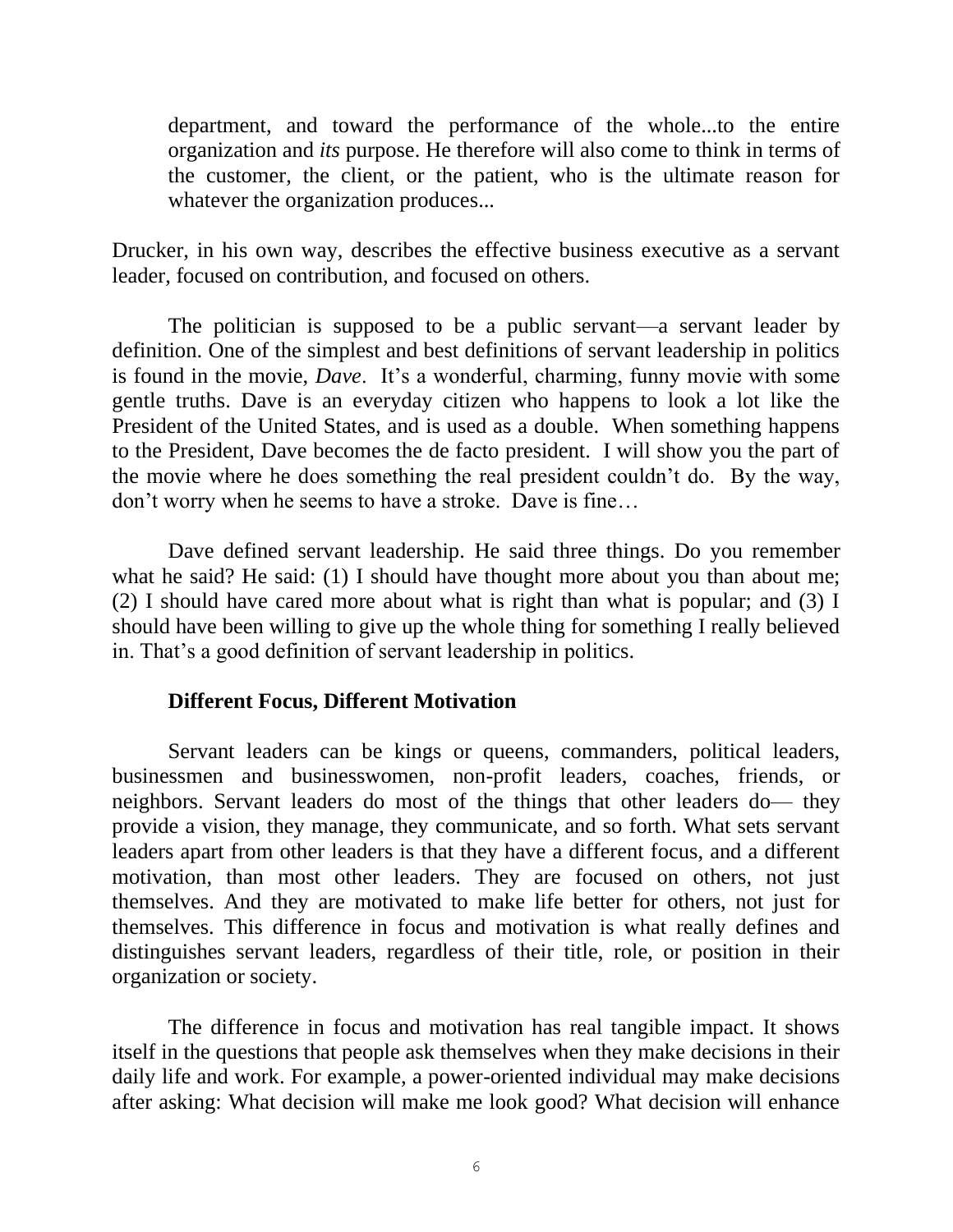my power? What decision will give me the visibility I want? What decision will be an incredibly effective way to get ahead of my chief rival? What decision will improve my relationship with my boss? What decision will position me better for my next promotion?

A service-oriented individual will make decisions after asking a different set of questions. For example, a servant leader may ask: Whose needs are we trying to meet? Are there greater needs that should be addressed before this one? In meeting this need, who will suffer negative impacts? How can we mitigate those negative impacts? What decision would be most consistent with the values and goals of my organization?

The questions that are asked by people in the power model are different from the questions that people ask when they are in the service model. Different questions lead to different answers, different decisions, and different results. Over time, the power leader and the servant leader move their organizations in different directions. The power-oriented leader makes decisions that meet his or her needs, while the servant leader makes decisions that meet the needs of others.

#### **Leading the process of change**

A servant leader is by far the best leader to take an organization through the process of change. The reason is that a servant leader will not be focused on building his or her own power and position. The servant leader will be focused on meeting the needs of the organization and those it serves.

Trust is a big issue during a change process. I find it very hard to trust a leader of change who lives the power model and is focused on her or his own power and prestige. In the power model, the change process is often about rival personalities and factional politics, and whose power base will be affected by which changes, and who will emerge as the victor when certain changes are adopted.

By contrast, I find it very easy to trust someone who lives the service model and is focused on the needs of our clients or patients. In the service model, the change process is about listening, consulting, and analyzing information so that the organization can adapt and remain relevant to the changing needs of the people it serves.

Change is almost always painful to somebody. We should not cause that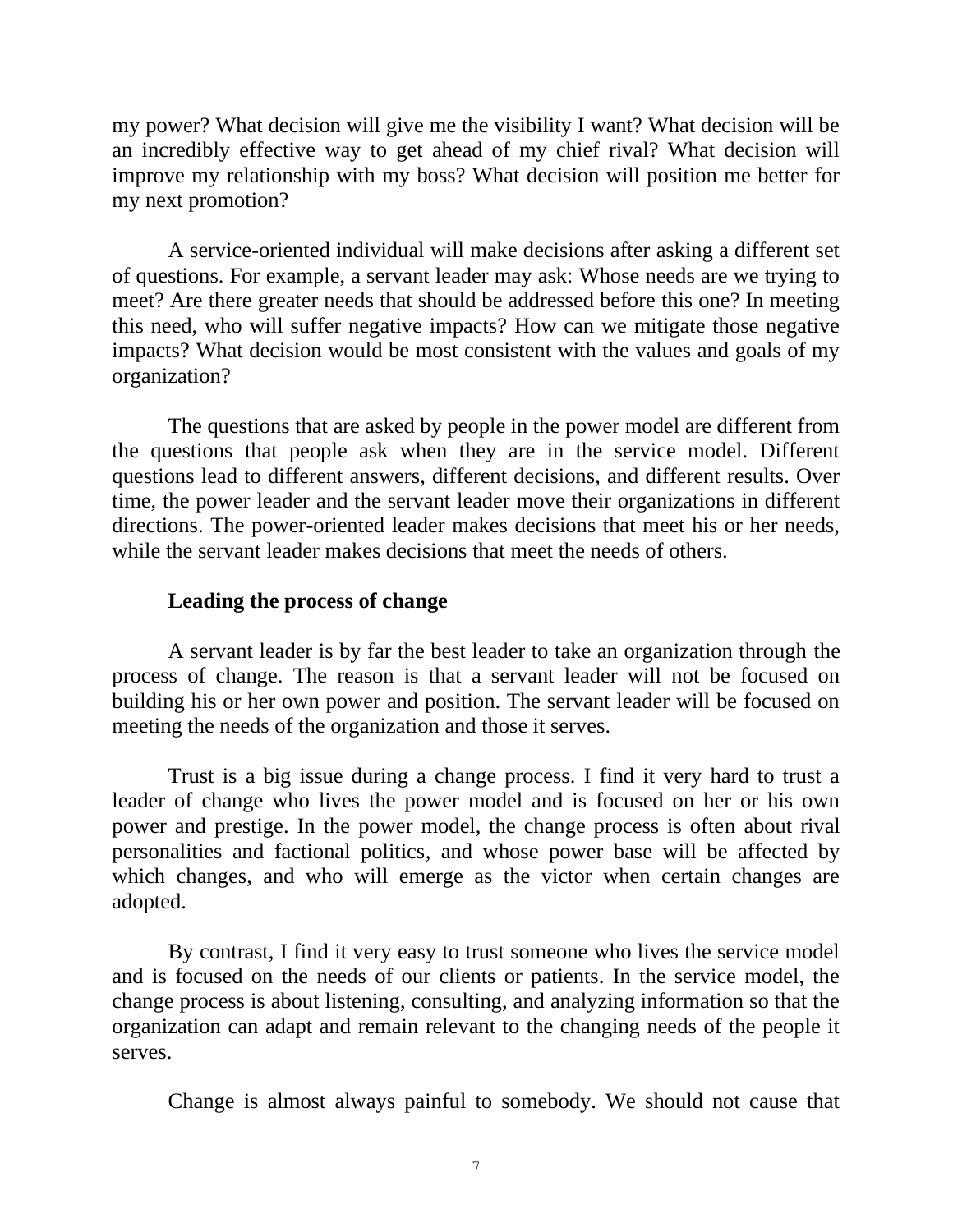pain without a moral justification. Building the leader's power base or getting even with a power rival is not a moral justification for change. The only moral justification is that change is necessary to meet the changing needs of those whom the organization serves— to save their lives or change their lives for the better. Even with the appropriate moral justification, the change will still be painful for people within the organization, but at least there will be a higher purpose, so the pain and sacrifice are arguably worth it.

#### **Anticipating some doubts and objections**

We've compared the power model and the service model of leadership, and gone on to define the servant leader. Let me conclude this part of my presentation by anticipating some doubts and objections, which we can pursue if you would like.

In my experience, the power model is so deeply ensconced in our thinking that people have trouble imagining any other model. The power model is taken for granted— which means that it is not usually critiqued and its weaknesses are simply accepted as "the way things are."

One of the most astonishing things to me about the power model is that it has no moral base. Morality is about right and wrong behavior. It is about how we treat each other as human beings. The power model is not really concerned with that—it is concerned with acquiring and wielding power. If pretending to care about people is good for acquiring power, the leader will pretend to care. The leader will identify some needs, and will make promises about meeting those needs. But once in power, the leader may do little to implement those promises. In fact the leader is likely to do just enough, and only just enough, to keep his or her power. Even worse, a leader may make caring statements, and then do the opposite.

In short, if a leader who lives the power model can gain power without helping anybody, he or she will do so. In fact, the leader may feel justified in making life *worse* for a lot of people, so long as he or she gains power. Power is seen to be self-justifying. Power itself is the end. It is not a means to make life better for others, with the possible exception of those who hold power and their close friends. That is why leaders who live the power model are not very relevant or effective in terms of meeting human needs or making life better for others. It's not what they are trying to do. It's not their focus. It's not what they care about. Often, they can gain and maintain power while being remarkably disconnected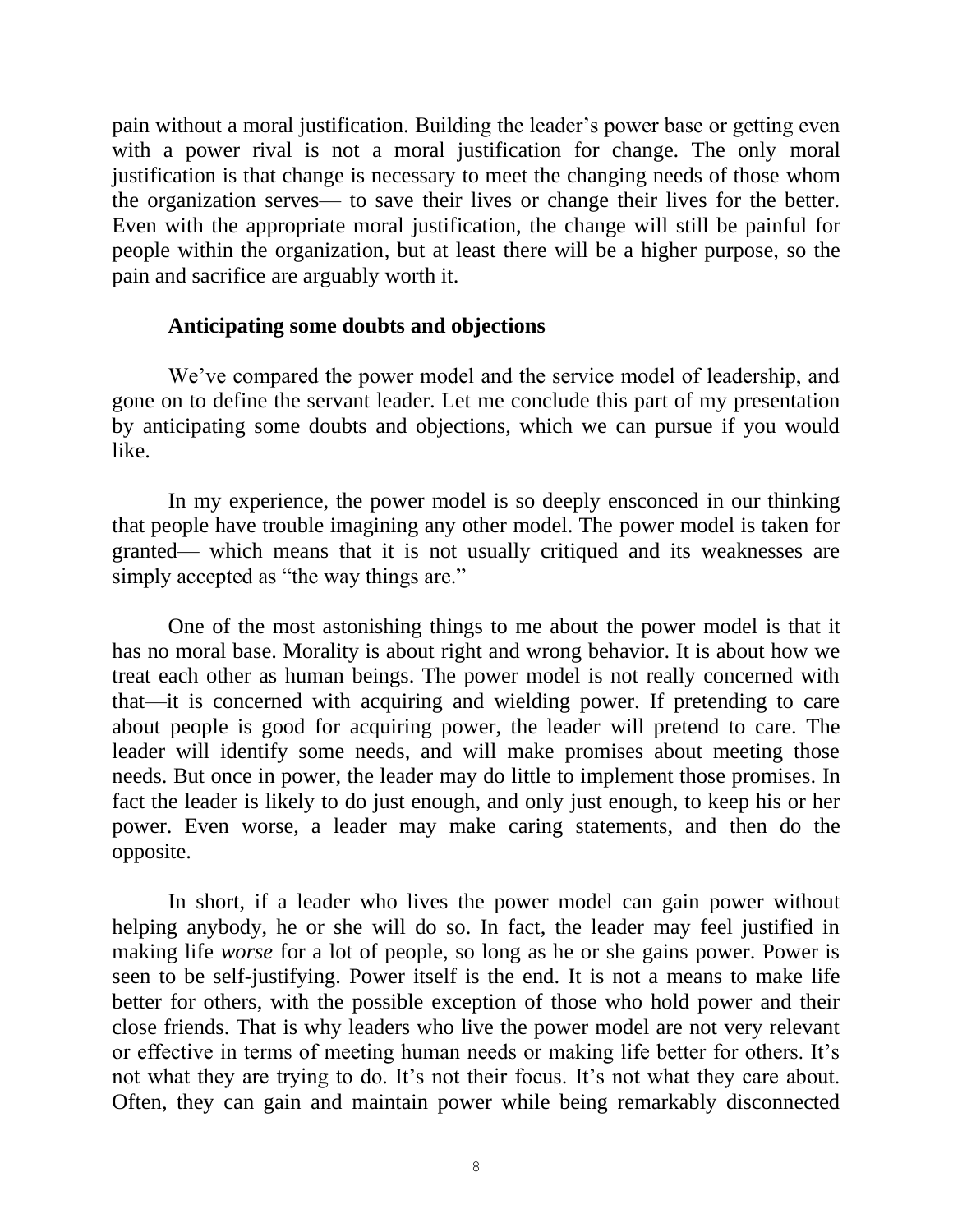from the needs of society.

The service model, by definition, *does* have a moral base. The whole point of the service model is to be of service—to identify and meet the needs of others. It is about paying attention to others and treating them right. I would argue that those who are trying to identify and meet the needs of others are more likely to help them than those who aren't trying to identify or meet their needs at all. Servant leaders make mistakes, but at least they start with a moral base—the desire to help people and treat them right.

When servant leaders work on problems and opportunities, they carry less ego baggage. They don't worry about their own personal status or prestige. They just focus on the problem or opportunity. That makes it a lot easier to work with people, and build coalitions and partnerships, and get more done. There's an old saying, "It's amazing how much we get done around here when nobody cares who gets the credit." That's what servant leaders are like. They are focused on the work, not the credit.

Again, the power model is so deeply part of our culture that is hard for some people to believe this. They think that servant leadership is a dreamy-eyed, idealistic notion of leadership that is simply not practical. I strongly disagree. I believe that servant leaders are *more* relevant and effective than power-oriented leaders. Servant leaders strive to identify needs, which is what makes them relevant. And then they strive to *meet* those needs, which is what makes them effective. When it comes to getting something done, power-oriented leaders are likely to promise more and deliver less. Servant leaders are likely to promise less, and deliver more.

The paradox is that a servant leader can gain power by not seeking it. People trust servant leaders, and give them power, because they know that power will be used to benefit others—not just the leader. When power is given to you, as a gift, by others who trust you, then it will be a tool that you can use in accomplishing good. So long as you continue to do good, there is no reason for anyone to take back their gift of power.

If, on the other hand, if you have to grab power, you will constantly have to fight to keep it. If you had to grab it, it means that others don't want you to have it, or they want it instead. You will constantly be defending your turf, for fear of losing the power you have grabbed. After all, if you grabbed it, somebody else can grab it away from you, no matter how good a job you are doing, just because *they*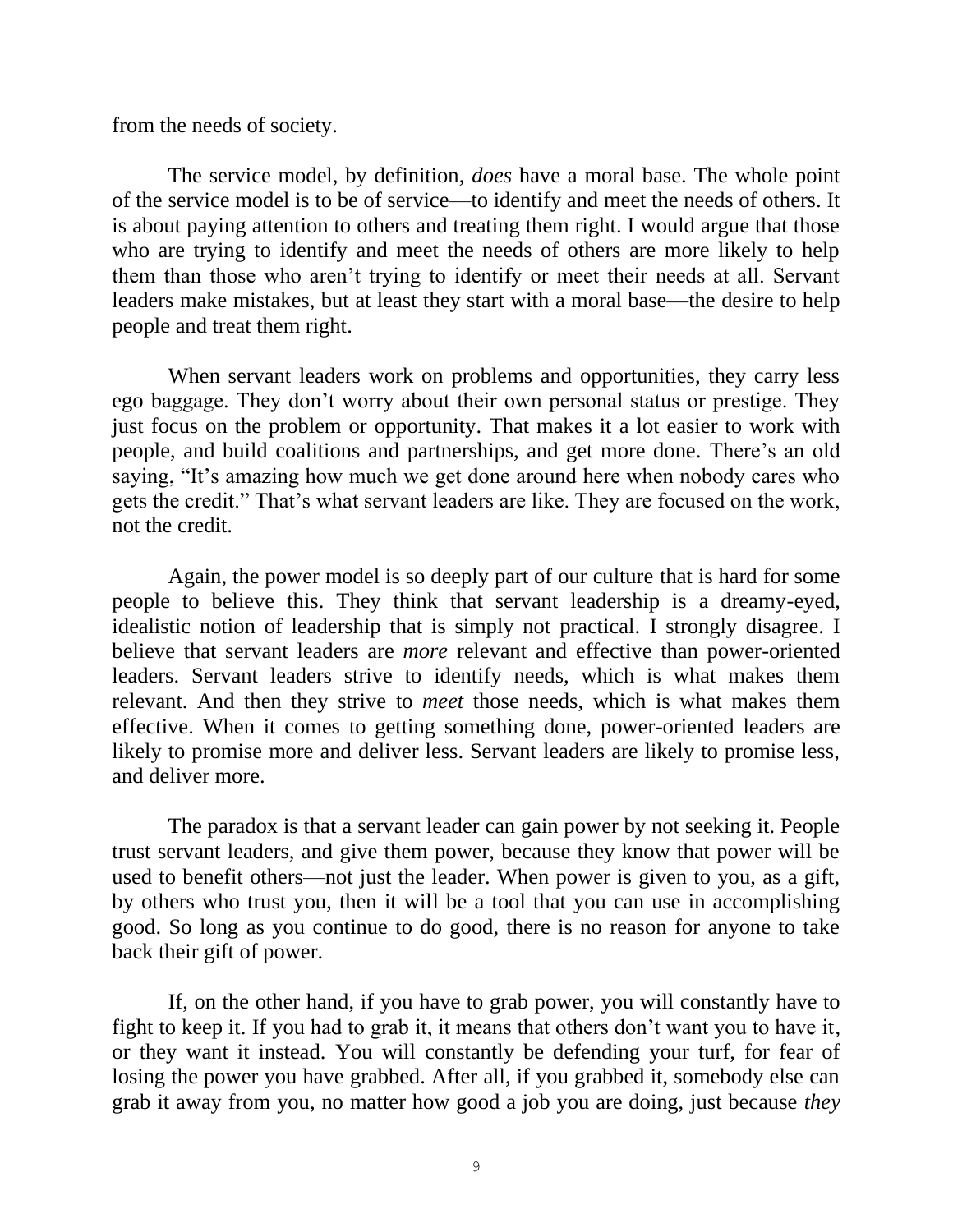want it. So you have to keep fighting rivals, and building ever-shifting alliances, and trying to be the power broker, and trying to defeat the plans of others so they will not get credit for accomplishing things that might in turn enhance their power and threaten yours.

So here is a paradox: Servant leaders obtain power by not seeking it. Instead, they receive it as a gift from others. And when they receive it, they see it as just one of many tools available to them. The use of raw power is rarely their first choice when it comes to getting something done.

We can argue about the different meanings of the words "power," "authority," and "influence." To me, the important point is that servant leaders have moral power, moral authority, or moral influence. It comes from the fact that they are focused on opportunities and problems that affect others, not themselves. They are concerned about how others are treated. By focusing on the needs of others, they have credibility that power-grabbing leaders can never have. I am thinking here of famous people like Father Damien, Gandhi, Martin Luther King, Jr., George C. Marshall, Mother Teresa, and all of our parents, friends, and colleagues who are respected and are given power by others because they are not power-oriented leaders but servant leaders.

That completes the first part of my presentation. I would be happy to have any initial comments or questions. Let's have some discussion…

Let's take a short break, here for coffee or the restroom or to stretch...

# **The Three Options**

Welcome back. So far this morning we have defined servant leadership and described some servant leaders. What I want to do now is to talk about the three options, the paradoxical commandments, and sources of personal meaning, and intrinsic motivation. This will be about the personal dimensions of servant leadership— the inner life of the servant leader.

The question is this: Why would anyone want to be a servant leader? Some become servant leaders as a result of devout faith—they are following the scriptures in their religion. But I think most servant leaders back into it, over time, as part of their life experience. I can think of two reasons that happens. First, servant leaders make a moral decision, and second, they discover where to find the most meaning in life.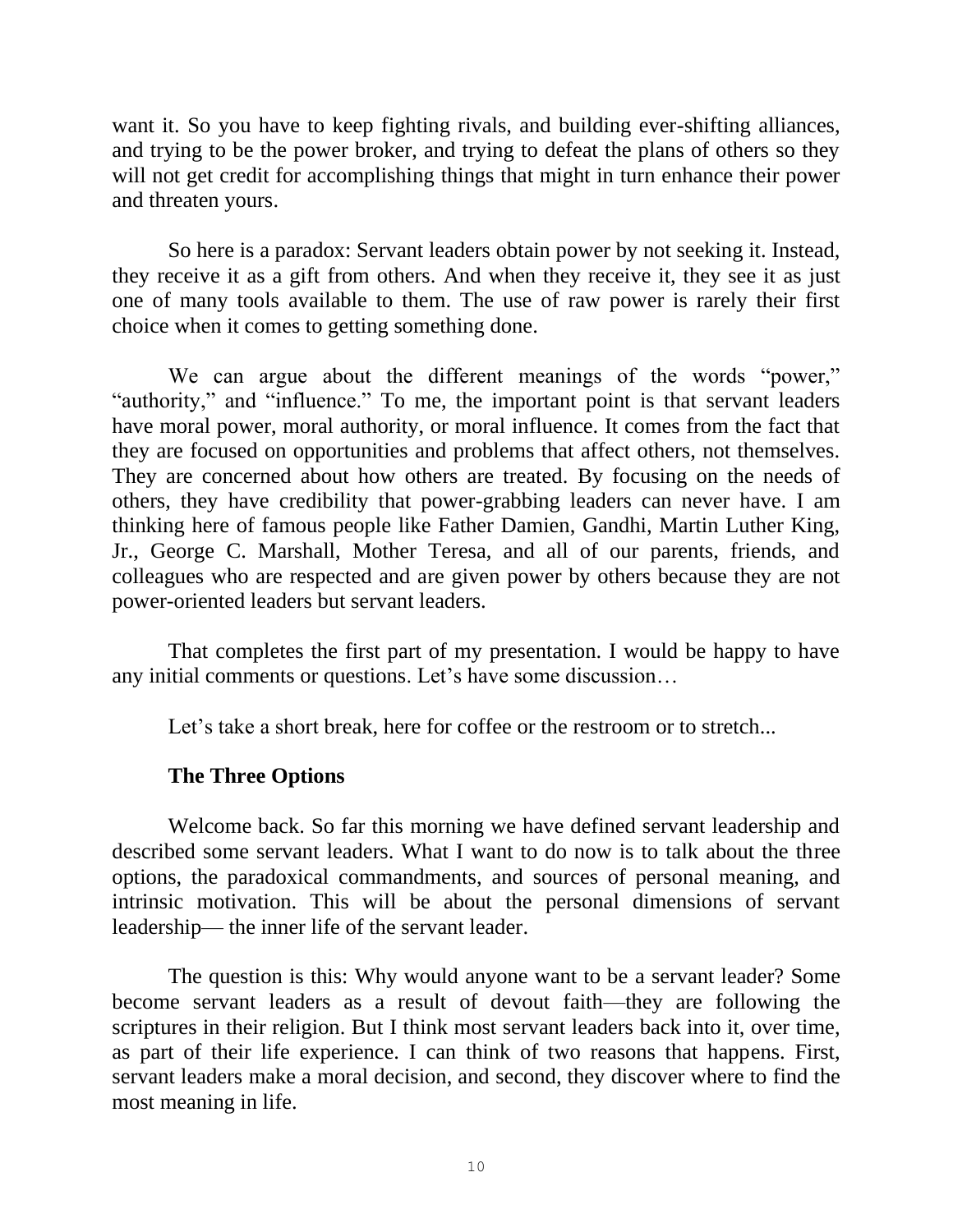Let's start with the moral decision. When you understand that people have many needs, I think you have only three basic options:

> (1) do nothing, and ignore the needs of others--which is an option I consider a moral failure; or

> (2) take advantage of people's weaknesses, cynically exploit their needs, and seek personal gain at their expense-- which is an option I consider an even worse moral failure; or

(3) do the right thing, and try to meet people's needs.

The third option is the servant leader option, and it is the only moral one. That is still the right option, even if you fail to achieve what you hope to achieve.

If you try to do what is right and good and true, and feel that you have failed, you may be tempted to shift to the cynical option of exploiting others or the indifferent option of doing nothing. But there is no justification for falling into the two *immoral* options, just because things are not going the way you had hoped, or people don't appreciate what you have done, or people even criticize you for the good you are trying to do. Servant leaders stay with the third option, no matter how difficult it may be.

The issue of appreciation is a big one. Many of us feel that we are being taken for granted. Many of us are right. The people we serve don't appreciate us, so why should we give them our best? The answer is that we have our own integrity and standards, and we derive a sense of meaning and satisfaction from doing a great job. It doesn't matter whether anybody else knows or appreciates what we do— *we* know. We know what we're doing, and we still have to do what's right. We still have to be the best we can be. This is about *us*, not *them*. This is about how much *we* care, not about how much *they* care.

Each of us likes to be appreciated. That's normal. But it is hard to be a servant leader if you crave applause. Focusing on applause means that you are focused on yourself, not others. You should focus instead on the meaning and satisfaction that you receive when you help others. That is something that nobody can take away from you. The meaning and satisfaction are yours, whether anybody else applauds or not.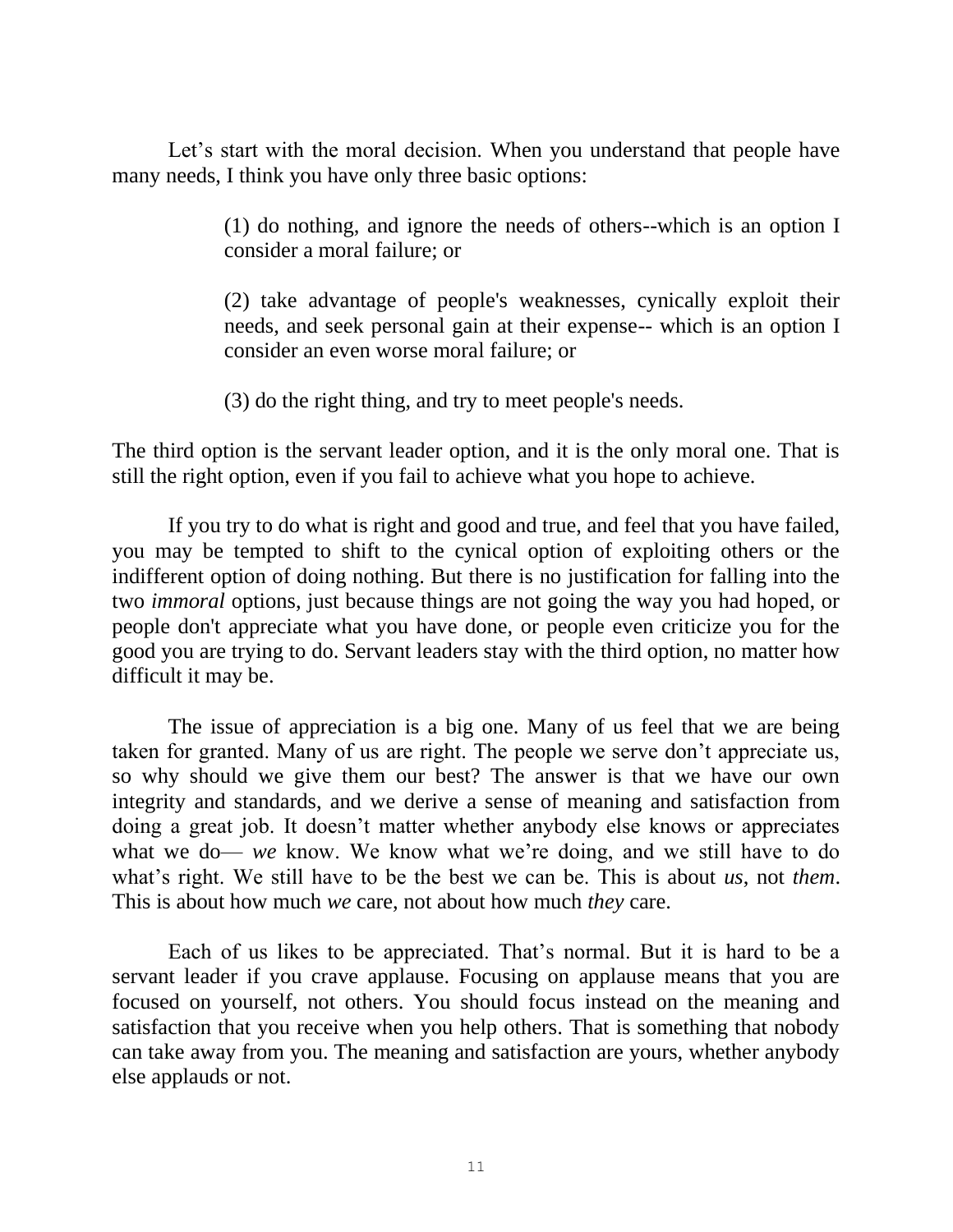I was fortunate to learn this early in life. One of the real "aha!" experiences of my life occurred as I walked to the stadium for the student awards ceremony at Roosevelt High School my senior year. It occurred to me that I was so happy about what I had done that year, and felt so good about what I had learned, and who I had helped, that I didn't need any awards. *I had already been rewarded*. I already had the sense of meaning and satisfaction that came from doing a good job. That realization was a major breakthrough for me. I felt liberated. I felt an immense inner peace.

Two years later, in 1968, at the height of the student unrest on American college campuses, I urged high school student leaders to learn how to work through the system to get things done. I challenged them with what I called "The Paradoxical Commandments of Leadership." You have the handout:

1. People are illogical, unreasonable, and self-centered. Love them anyway.

2. If you do good, people will accuse you of selfish ulterior motives. Do good anyway.

3. If you are successful, you win false friends and true enemies. Succeed anyway.

4. The good you do today will be forgotten tomorrow. Do good anyway.

5. Honesty and frankness make you vulnerable. Be honest and frank anyway.

6. The biggest men and women with the biggest ideas can be shot down by the smallest men and women with the smallest minds. Think big anyway.

7. People favor underdogs but follow only top dogs. Fight for a few underdogs anyway.

8. What you spend years building may be destroyed overnight. Build anyway.

9. People really need help but may attack you if you do help them. Help people anyway.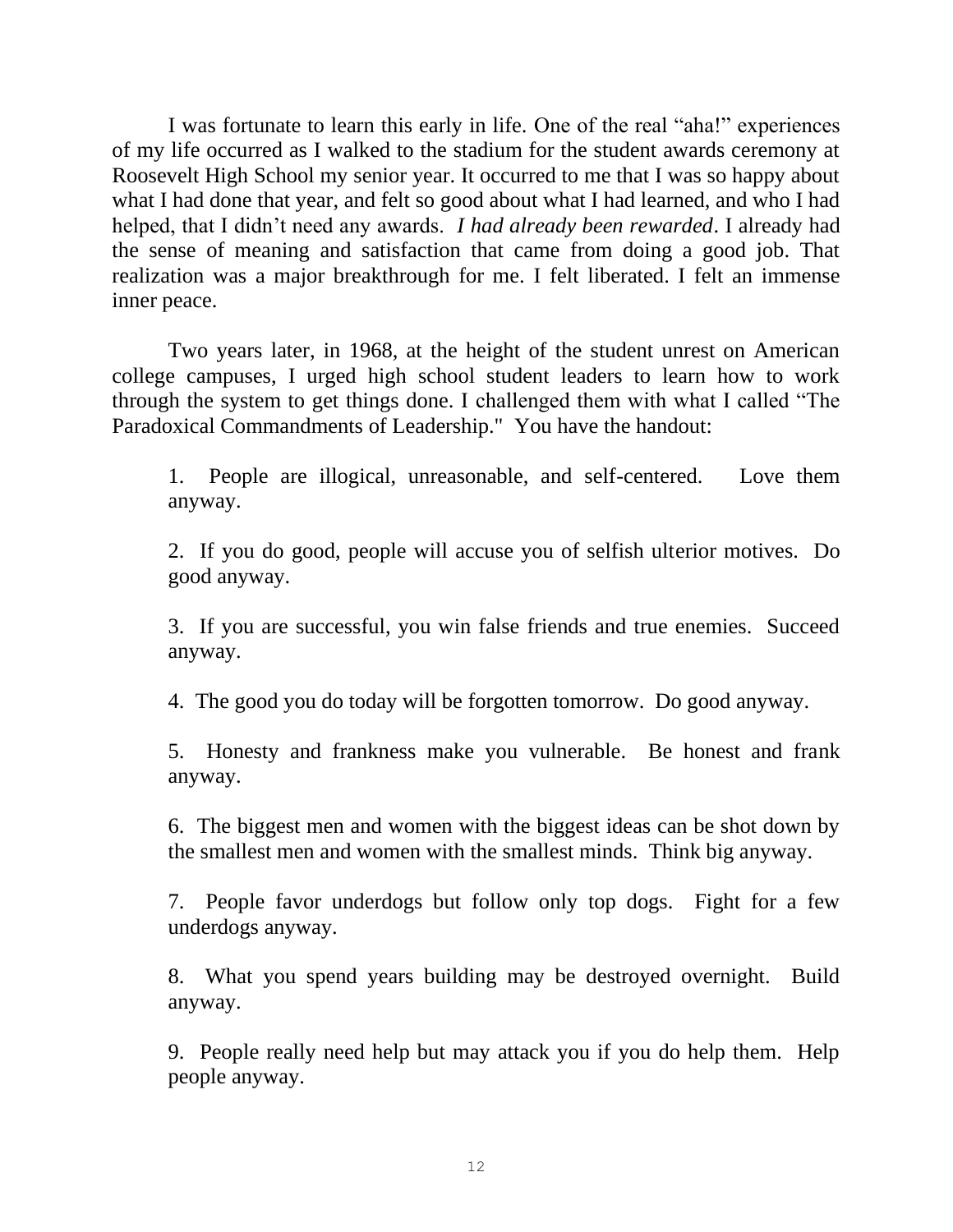10. Give the world the best you have and you'll get kicked in the teeth. Give the world the best you have anyway.

The Paradoxical Commandments are about finding meaning in the face of adversity. That's why the first phrase in each commandment is about adversity, or difficulty, or disappointment. People are illogical, unreasonable, and self-centered. The good you do today will be forgotten tomorrow. People really need help, but may attack you if you do help them.

Each statement about adversity is followed by a positive commandment: Love people anyway. Do good anyway. Help people anyway.

The paradox in each case is that even when the world is doing its worst, we can still find personal meaning and deep happiness. We do that by facing the worst in the world with the best in ourselves.

The fact is that we can't control the external world. We can't control the world economy, and the rate of population growth. We can't control the weather, or natural disasters like fires and floods. We can't control when terrorists may strike or wars may break out. We can't control which companies will acquire which companies, and which jobs will be downsized and which jobs will open up. We can work hard, and prepare, and seize opportunities—and we should. We can join with others to influence those external events—we should do that, too. But there are lots of things in our external world we just can't control.

What we can control is our inner lives. We get to decide who we are and how we are going to live. We can decide to live our values, and stay close to our families and friends, and do what we know is right and good and true—no matter what. *No matter what*. The good news is that these are the things that give people the most personal meaning. The even better news is that personal meaning is a keep to being deeply happy.

What do I mean by "deep happiness"? I mean the kind of happiness that touches your spirit and connects with your soul. It is hard to describe. Some people call it joy, or self-fulfillment, or self-actualization, or being centered. For people of faith, it may be finding God's will for their lives, and then living that will. But however we describe it, personal meaning is a key.

Some people see the Paradoxical Commandments as a personal declaration of independence—a declaration of independence from all the external factors we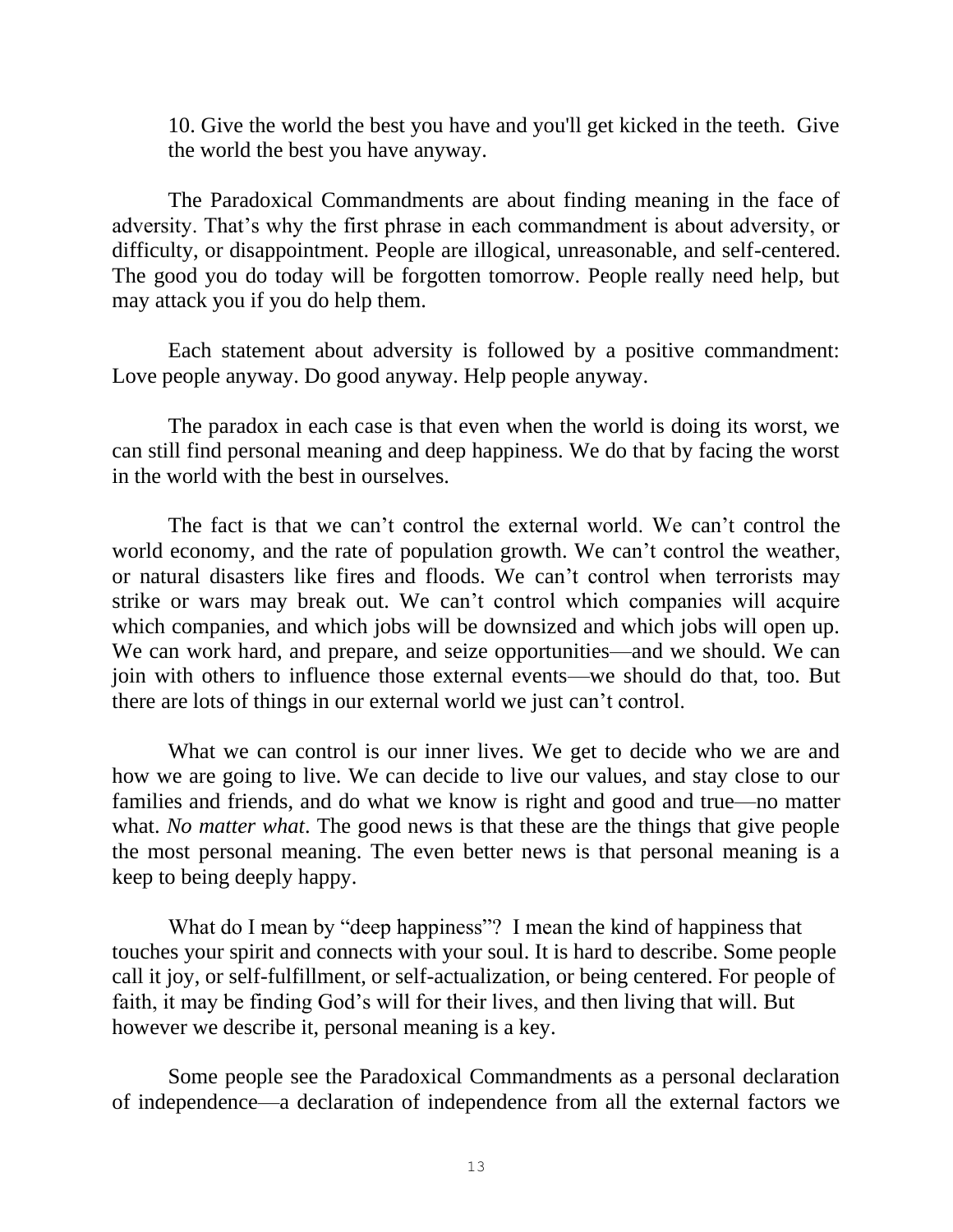don't control. Our happiness is independent of the events in the external world. Our happiness is independent of recognition, and appreciation, and rewards given to us by others. Our happiness depends on being who we need to be, and finding personal meaning and happiness in doing what we know we need to do.

Some people call the Paradoxical Commandments a "no excuses" policy. Sure, some people are illogical, unreasonable, and self-centered. So what? You have to love them anyway. And maybe the good you do today will be forgotten tomorrow. So what? You have to do good anyway. You have to love people and do good because that's who you are. It's about your character, your values, your life—who you are and what you stand for.

Some people have told me that when they first read the Paradoxical Commandments, they thought I must have been having a very, very bad year when I wrote them. That's not true. I have always been very optimistic. I think that if you do what is right, and good, and true, things will usually work out for you, and you will often receive recognition and praise.

But what if you don't? What if you put your heart and mind and soul into a project, and it fails? What if you do a brilliant job, and nobody notices? The answer is: So what? *So what?* You still have to be who you have to be, and do what you have to do. You still have to live your most cherished values, and stay close to your family and friends, and do what you know is right and good and true because that's where you're going to find the most meaning. That's where you're going to find the deepest happiness. And you don't want to give that up. Don't ever give that up, certainly not when times are tough. Certainly not then.

# **The Origin of the Paradoxical Commandments**

I wrote the Paradoxical Commandments in 1968, when I was 19, a college sophomore. I wrote them as part of a booklet for student leaders, entitled *The Silent Revolution: Dynamic Leadership in the Student Council.* It was published by Harvard Student Agencies and later by the National Association of Secondary School Principals. About 25,000-30,000 copies were sold or distributed between 1968 and 1972.

I went on with my life, and for 25 years, I didn't know that the Paradoxical Commandments were spreading around the world. What I know now is that people were taking the Paradoxical Commandments and putting them up on their walls, and their refrigerator doors, and putting them into speeches and articles. They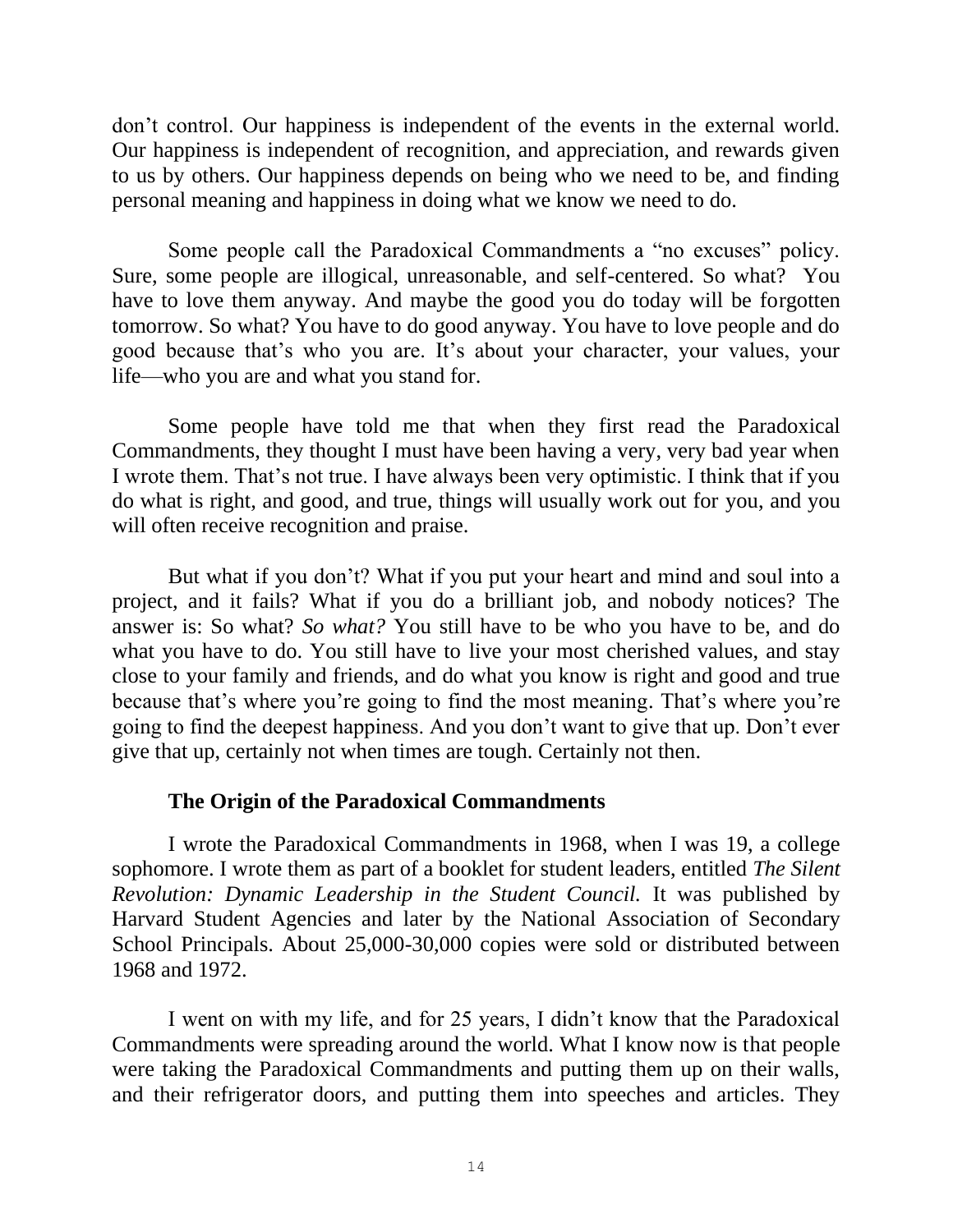spread around the world, until today it is estimated that they have been used by millions of people.

From doing some searches on the internet, I know that they were used by business leaders, politicians, military commanders, religious leaders, teachers, social workers, coaches, and students. They were used by Boy Scouts in Canada and the United States. They were used by Rotary Clubs in Malaysia, Hong Kong, and Alabama—I like that combination! They were used by student leaders in South Africa, and the Cambodian Free Speech Movement, and a university in Belgium. They are on an Iranian website for news and culture. They were used by a homeless shelter in Philadelphia, a welfare agency in Texas, a Family Council in Ohio, a Methodist church in Kansas. They were used by Karl Menninger in a speech at the United Nations in 1981. They were used by Abel Muzorewa, a Methodist Bishop, who was the President of Zimbabwe-Rhodesia. They have been translated into Japanese and used in homilies by a Japanese Catholic priest in Tokyo. They are being used with an Eskimo group in Canada. They were published in John C. Maxwell's book, *Becoming a Person of Influence,* and Rev. Robert Schuller's book, *Turning Hurts into Halos*, and Wayne Dyer's book, *There's a Spiritual Solution to Every Problem*. They are in Stephen Covey's new book, *The 8th Habit*.

A few months ago I learned that Superman was raised on the Paradoxical Commandments. Roger Stern wrote a book titled *Superman: The Never-Ending Battle* that was published last year. In his book, Superman's father, Jonathan Kent, brings home a copy of the Paradoxical Commandments one day and he and Superman make a frame and put the commandments up in the family library. Superman's father told him that the Paradoxical Commandments were good words to live by, and later in his life, when Superman saw them again in the family library, he agreed that it had been good advice.

Now how does that happen? Superman was one of my heroes when I was growing up, before I wrote the Paradoxical Commandments. So how could Superman be raised on something I hadn't written yet? I guess he jumped ahead in time, flying really fast around the world, and got them, and came back and put them where his Dad would find them… I don't know.

If you go to the internet and use a search engine, and type in the first phrase of the first commandment, "People are illogical, unreasonable, and self-centered, love them anyway," you will get as many as 61,000 hits without a hyphen in the word "self-centered" and 23,000 with a hyphen. Not all of those are the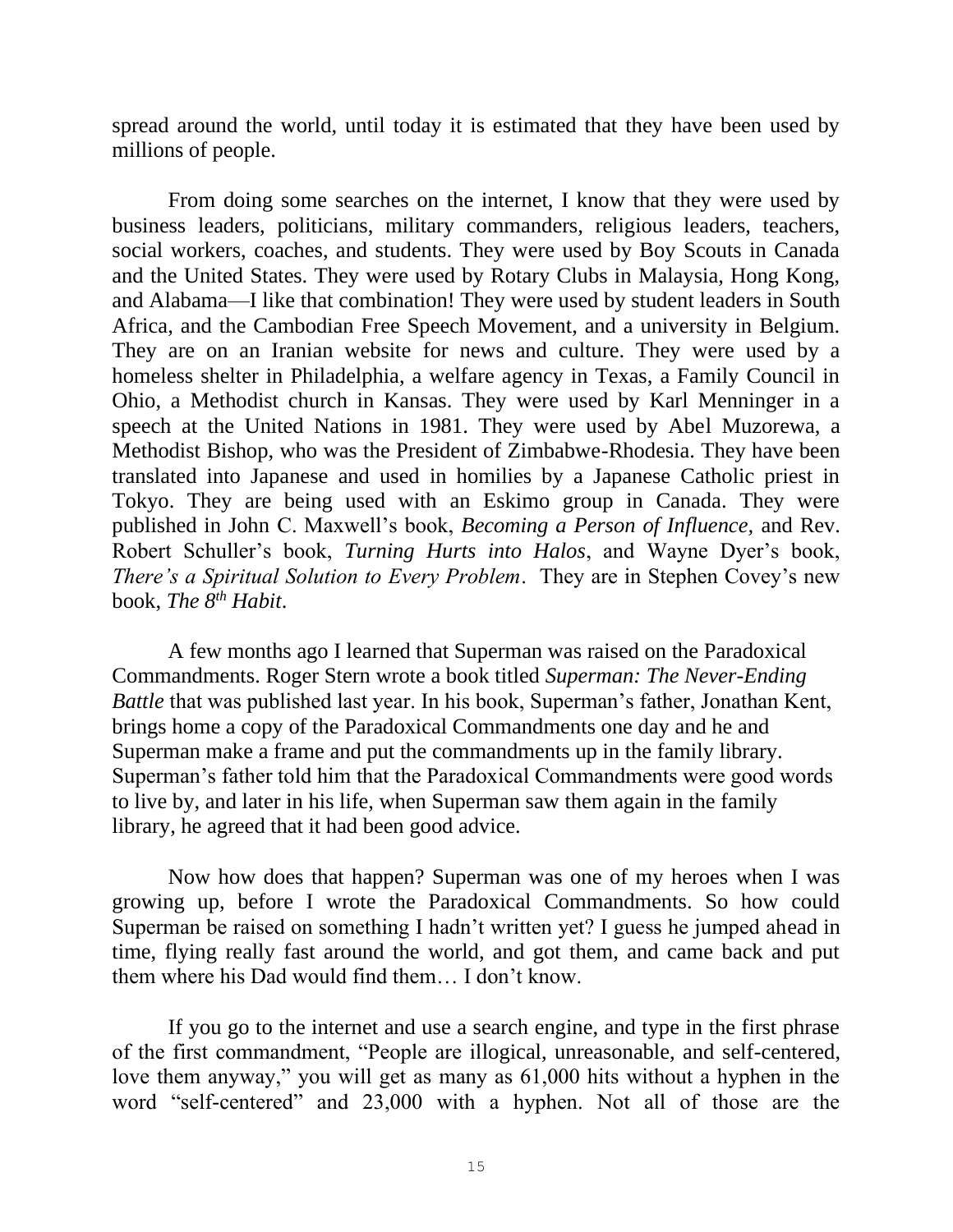Paradoxical Commandments, of course. Friends tell me the commandments are on at least 6,000 websites. My favorite website… well, I don't know if I should share this…. Well, my favorite website is the website of the English Cocker Spaniel Club of America!

# **The Mother Teresa connection**

The discovery that changed my life happened at my Rotary Club meeting, which took place down the street at the Royal Hawaiian hotel, in September 1997. My fellow Rotarian got up to do the inspiration. He noted that Mother Teresa had died, and said that in her memory, he wanted to read a poem she had written. I bowed my head in contemplation, and what I heard was eight of the original ten Paradoxical Commandments, exactly as I had written them thirty years before.

I was astonished, but I was cool— I didn't jump up and go "Hey!" I just went up after the meeting and asked him where he got the poem. He said, "Isn't it wonderful?" And I said, "Well, actually, I wrote it." He didn't say a word, but he gave me a look. I don't know what the look meant to him, but to me, it meant "you poor, delusional megalomaniac." I said, but where did you get it? He said it was in a book about Mother Teresa, but he couldn't remember the title.

The next night I went to a bookstore and started looking through the shelf of books about the life and works of Mother Teresa. I found it, on the last page before the appendices in a book entitled, *Mother Teresa: A Simple Path*, compiled by Lucinda Vardey. The Paradoxical Commandments had been reformatted to look like a poem, and they had been re-titled "Anyway." There was no author listed, but at the bottom, it said: "From a sign on the wall of Shishu Bhavan, the children's home in Calcutta."

That really hit me. I wanted to laugh, and cry, and shout—and I was getting chills up and down my spine. The idea that Mother Teresa had put the Paradoxical Commandments up on the wall to look at from time to time as she and her colleagues ministered to their children—that touched me deeply. That was when I decided to write and speak about the Paradoxical Commandments again after 30 years.

I have now published three books about the Paradoxical Commandments. My first book, *Anyway: The Paradoxical Commandments*, is an introduction to the Paradoxical Commandments. It was published in 2002 and became a national bestseller, translated in 16 languages. My second book, *Do It Anyway*, is a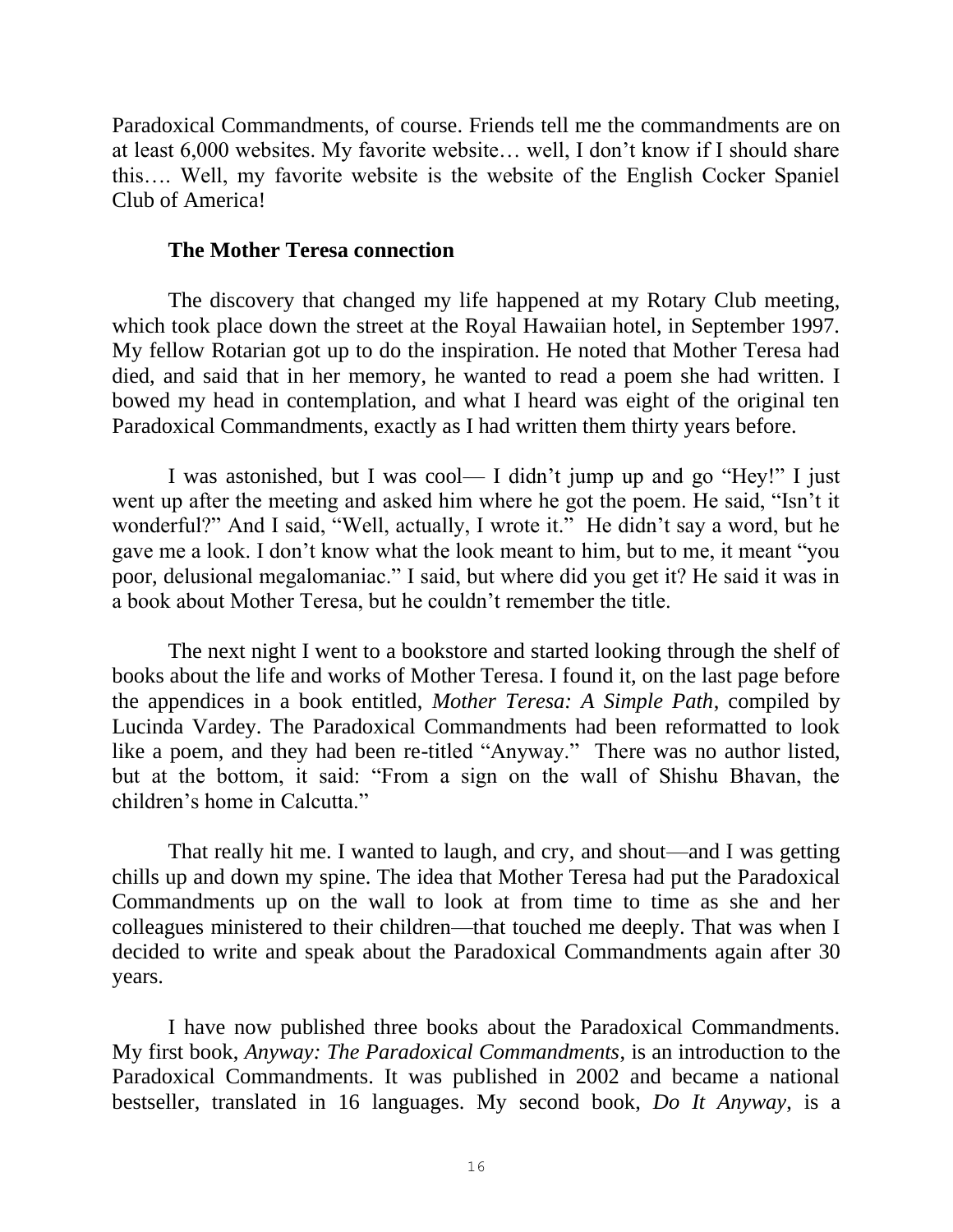handbook that helps explain how to live the commandments in your daily life. My third book was released last week. It is titled *Jesus Did It Anyway: The Paradoxical Commandments for Christians*. The book illustrates the commandments with stories and verses from the Bible.

*The New York Times* called me the Rip Van Winkle of inspirational gurus. I wrote something when I was 19, thirty years went by, and then I "woke up" and discovered where it had traveled all those years. It has been truly amazing. Every day I hear from people who tell me what the Paradoxical Commandments mean to them—how they have used them to raise their children, or get through a tough time at work, or establish their goals. I set out to inspire people, and now they are inspiring me. Every month, people from more than 50 countries visit my website, and many of them send me messages. I have become part of a growing network of kindred spirits, and I am deeply grateful.

Servant leaders understand the Paradoxical Commandments. The Paradoxical Commandments focus on personal meaning, and so do servant leaders. That is what makes it possible for them to keep working, whether they get applause, indifference, or even a negative response. They like to be treated well, but they are not especially concerned when they are treated badly. Servant leaders are not worried about the attention others pay to them, but the attention they pay to others. That's where the meaning is to be found.

# **Meaning Maximizers**

Remember I said that I think people become servant leaders because, first, they make a moral decision, and second, they discover where to find the most meaning in life.

Let's talk about meaning. Servant leaders know that the search for success and the search for meaning are not the same thing. They may overlap, but they are not the same. The things that our commercial, secular society considers to be attributes of success may have little to do with personal meaning. To find personal meaning, we have to shift from the attributes of popular success, to what I call the Meaning Maximizers. They are on the yellow handout entitled "Sources of Personal Meaning."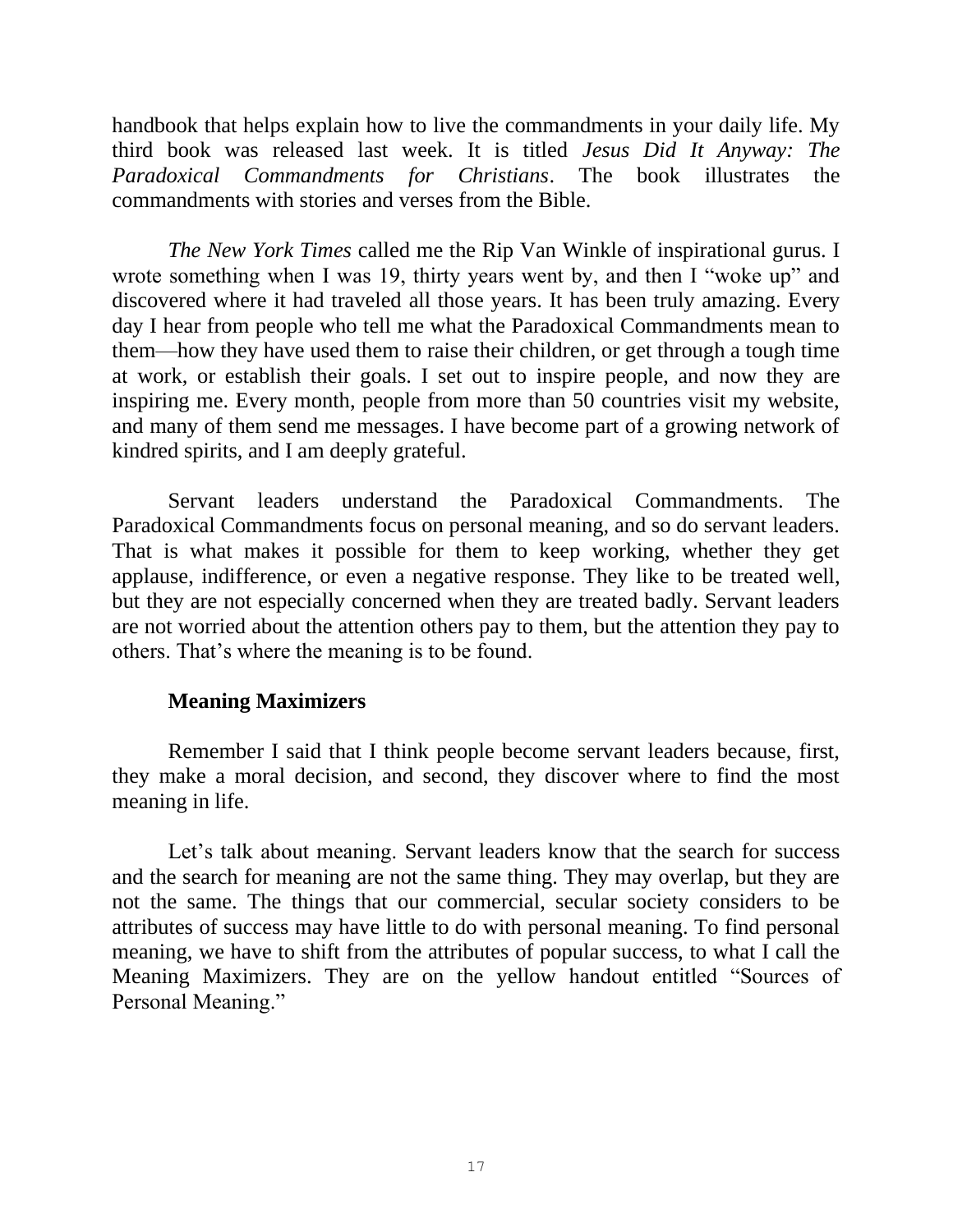# *Symbol of "Success" < Meaning Maximizer*

| Cynicism      |       | Values               |
|---------------|-------|----------------------|
| Infatuation   | $\lt$ | Love                 |
| Individualism | $\lt$ | Community            |
| Law           | $\lt$ | Morality             |
| Fame          | $\lt$ | Intimacy             |
| Wealth        | $\lt$ | Richness of Life     |
| Power         | $\lt$ | Service              |
| Winning       | $\lt$ | <b>Personal Best</b> |
| Appearance    | $\lt$ | Health               |
| Job           | $\lt$ | <b>Mission</b>       |
| Artificial    | $\lt$ | <b>Natural</b>       |
| Information   | ✓     | Wisdom               |

The attributes listed under "success" are not necessarily bad. You will want to give up cynicism, because it is self-destructive and leads nowhere, and infatuation can wear you out, so you will want to move to love as soon as you can. But the attributes in the left column aren't really bad. They're just not enough. That's why I use the "less than" symbol. The things in the left column are less important than the things in the right column. If you want more meaning in your life, if you want to be more deeply happy, you have to shift from the left column to the right column. Servant leaders live in the column on the right.

Let me take just one example from the list—winning versus always doing your personal best. I'd like to show you a movie clip. It is the last ten minutes from the movie *Cool Runnings*. How many of you have seen it? Great. It's the story of the Jamaican bobsled team in the 1988 Winter Olympics in Calgary, Canada. There had never been a Jamaican bobsled team in the Olympics before, for good reason— there is no snow or ice in Jamaican to practice on.

In the movie, there are three Jamaican sprinters who don't make the Jamaican sprinting team because one of them trips himself and two others during the qualifying race. They have trained for years, and now, the dream is gone. Then one of the sprinters, Derice, whose father was an Olympic medal winner in track, learns that there is a retired bum who was an Olympic bobsledder. His name is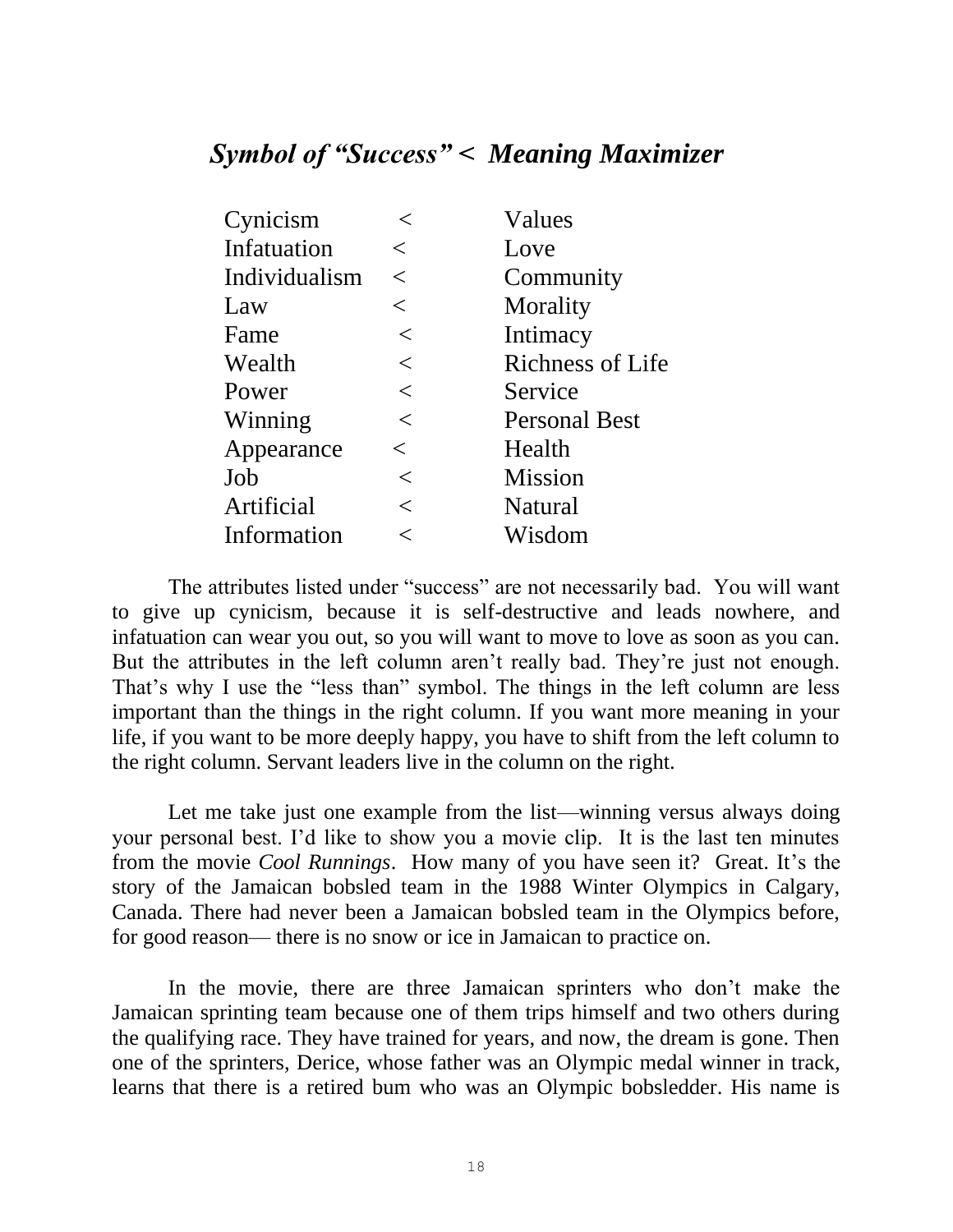Irving Blitzer, and he is played by John Candy. Derice learns that Blitzer tried to persuade his father, 20 years earlier, to form a Jamaican bobsled team because he thought that fast sprinters would be good at it. A bobsled race begins with the four team members running and pushing the bobsled, and the faster they start, the faster they race. Derice's father wouldn't do it, but Derice could see no other way of getting to the Olympics, so he tracked down Blitzer.

Blitzer reluctantly agrees to coach them, using a kind of boxcar version of a bobsled on dirt paths on Jamaican hillsides. Eventually they raise money and go to the Olympics. When they get there, they are a laughingstock. They aren't used to cold, or snow, and they slip and slide on the ice, making fools of themselves. There is prejudice against them as Jamaicans, and prejudice against them as novices.

The Olympic officials remember Blitzer, the coach, because he was banned from Olympic competition 20 years earlier. Blitzer won two gold medals in bobsledding, but then he cheated, and his medals were taken back-- embarrassing himself, his family, and his team. That's why he went to Jamaica, thousands of miles away from anybody or anything resembling snow or ice or bobsledding. The officials make it hard on him, and raise the qualifying standards, trying to knock the Jamaican team out of the competition as quickly as possible. When the Jamaicans qualify anyway, the officials make a new rule that will disqualify them. Finally, they are allowed to race. On the first day, they do embarrassingly badly. The second day, they loosen up, and get much better. The third and final day, the day the medals depend on-- well, let's look at the movie clip. The clip is the last ten minutes of the film. It begins with Derice, the bobsled driver, asking the coach about his past. Here it is...

The coach says something simple and powerful. He was only out to win, and when he was winning, he thought he had to keep winning, no matter the cost. So he cheated, and was disgraced, and his life was a wreck. He told Derice: If you don't have it *without* the medal, you won't have it *with* the medal. If you are missing something in your life, winning won't give it to you. On the other hand, if you are a whole person, you will continue to have the same quality of character and clarity of spirit, win or lose.

The Jamaican bobsled team lost. But they persevered against the odds. They finished the race, even if they had to carry their bobsled across the finish line. They had dignity. They found meaning, even in defeat, and so did those who watched them. Which means, of course, that in a very important way, they *were*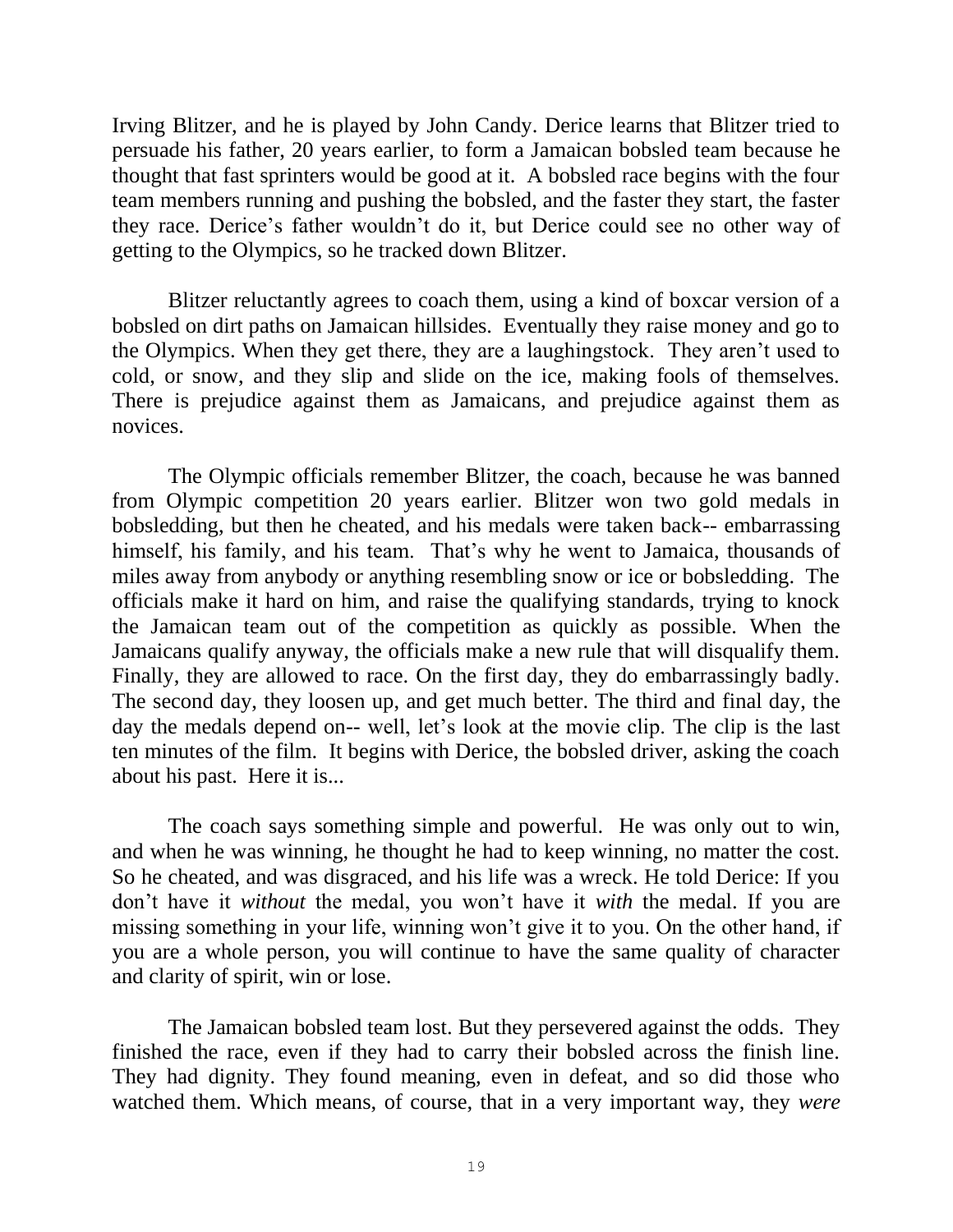winners— winners of the world's respect.

As you go through life, keep your eyes on two scoreboards. One is the regular scoreboard that measures public success: The results of the election, the bottom line of the business, the outcome of the athletic event. The other scoreboard is a private scoreboard that measures your personal best. I like to call this "God's scoreboard," because it is about whether or not you are using the gifts that God has given you, and are living your values. It is possible to win on both scoreboards, of course, and that is often the case. But the personal meaning comes from scoring high on God's scoreboard—the one that measures your personal best.

# **My Hobby**

One of my hobbies is conducting research on sources of personal meaning. Over the past few years I have surveyed about 2,500 people on the sources of meaning in their lives. I have used a survey instrument similar to the one you filled out this morning. I ask people to rate 27 different sources of personal meaning on a scale of 1 to 10, in which 1 is low and 10 is high. I have used samples of convenience, not random samples, so I can't extrapolate from them to larger populations. But the results are interesting.

All the groups I have surveyed have given the highest average rating to "my family." The rating is always a 9.0 or higher. Most have given the next-highest rating to "giving and receiving love." Other sources of personal meaning that have received high ratings are "intimate relationships," doing my personal best," "a sense of accomplishment," and "living my values." I find these results encouraging.

Even more interesting, I think, is that all the groups I have surveyed so far have given low average ratings to power or influence; winning; and fame—all typical symbols of success. These symbols of success usually get a 3, 4, or 5. The average ratings for money or wealth are always pretty low, as well—a 5 or a 6. People know that these are not important sources of personal meaning.

Recently, I have begun surveying people about sources of meaning at work. I use the survey form that you filled out this morning. The sources of meaning that have gotten the highest scores so far include:

> Always doing my personal best Living my values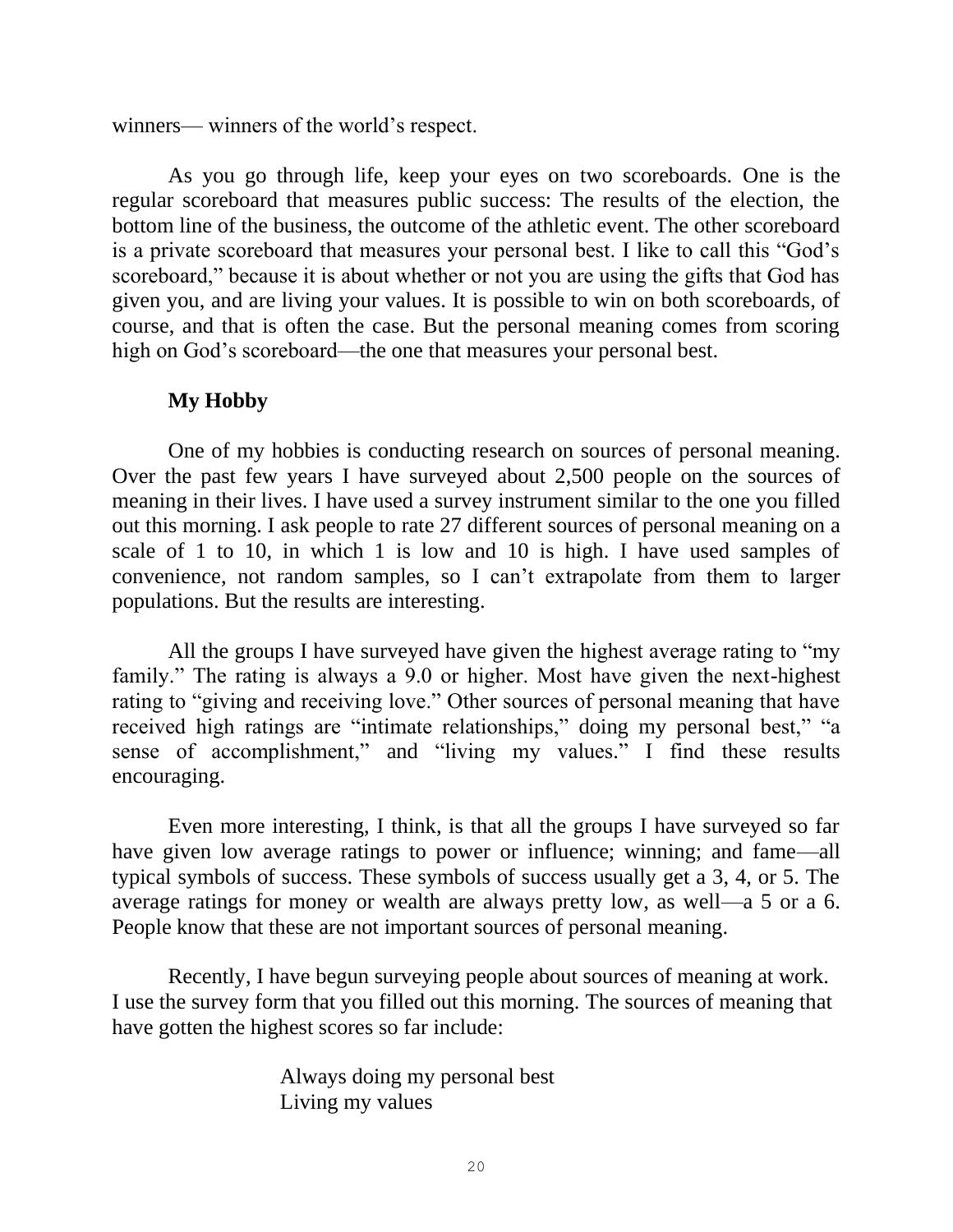#### Always doing what's right

Power, wealth, fame, and winning get low scores as sources of meaning at work they are often the bottom four on a list of 34 sources of meaning.

This is why a life of servant leadership is not about self-sacrifice or selfdenial. I repeat: Servant leadership is not about self-sacrifice or self-denial. It is about *self-fulfillment*. It is about living in the column on the right. It is about living in a way that maximizes your meaning and deep happiness. Servant leaders find satisfaction and meaning that are simply not available in any other way.

# **Intrinsic motivation**

Finding meaning is a secret of the servant leader's success. That's because meaning is an intrinsic motivator. Meaning can keep us going.

Going back at least as far as the industrial revolution, extrinsic rewards have been heavily emphasized in the work place. Extrinsic rewards are the carrot and the stick—wages, benefits, bonuses, and working conditions, as well as negative threats such as punishment or dismissal. Extrinsic rewards were emphasized in the industrial revolution because the work was routine, highly prescribed, repetitive, and not very interesting in and of itself.

Extrinsic rewards will always be important. We need to earn money to take care of ourselves and our families. But people want more than extrinsic rewards, and in fact need more than extrinsic rewards, if they are to do their best at work. Research and common sense tell us that we are happier, more productive, more committed, more innovative, and less likely to burn out, if we are *intrinsically* motivated. We are intrinsically motivated when we do something because we want to, not because we have to. We are intrinsically motivated when we do something because it is fun or good or the right thing to do. We are intrinsically motivated when our work is interesting, and fulfilling, and important to us—when our work gives us meaning.

I have had the pleasure of meeting Dr. Kenneth Thomas, who has done research on intrinsic motivation. In his book *Intrinsic Motivation at Work: Building Energy and Commitment*, he says:

…[S]tudies show that the intrinsic rewards are consistently related to job satisfaction and to performance. These findings hold across types of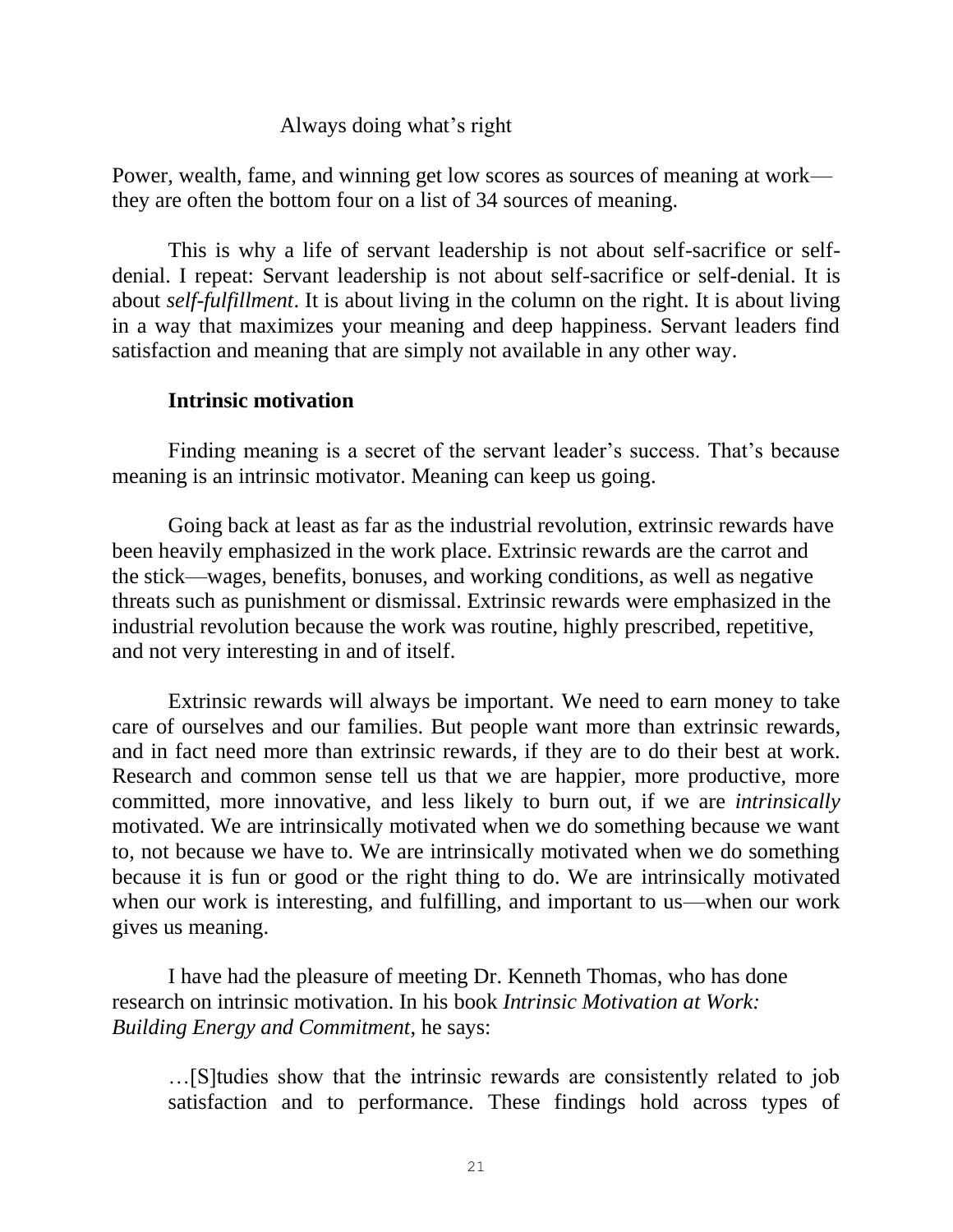organizations and for managers as well as workers. Studies have also shown that the intrinsic rewards are related to innovativeness, commitment to the organization, and reduced stress.

Research conducted by Dr. Kenneth Thomas and his colleagues suggests that there are four intrinsic rewards at work. The four intrinsic rewards are (1) a sense of meaningfulness, (2) a sense of choice, (3) a sense of competence, and (4) a sense of progress. As for a sense of meaningfulness or purpose. Dr. Thomas says:

"A sense of *meaningfulness* is the opportunity you feel to pursue a worthy task purpose. The feeling of meaningfulness is the feeling that you are on a path that is worth your time and energy—that you are on a valuable mission, that your purpose matters in the larger scheme of things.

This is very fundamental to our nature as human beings. Thomas says:

… There is a great deal of evidence that people are hardwired to care about purposes. We seem to need to see ourselves as going somewhere—as being on a journey in pursuit of a significant purpose…There is also much evidence that people suffer when they lack purpose. Clinical studies show that people deteriorate in various ways without purpose.

The most profound account of the importance of meaning and purpose that I have read is Viktor Frankl's book, *Man's Search for Meaning*. Viktor Frankl was a Jewish psychiatrist who survived the Nazi concentration camps in World War II. He tells a painful story of suffering and death. Prisoners had to work each day, with little food, clothing, or sleep, in an environment of fear and death. Frankl observed that prisoners who had faith in the future, who still had a reason to live, were the ones who were most likely to survive. From this, he developed his theory of *logotherapy*, or meaning therapy, in which a patient is "confronted with and reoriented toward the meaning of his life." Frankl believed that "striving to find a meaning in one's life is the primary motivational force in man." That meaning varies from person to person, because each person's circumstances and tasks are different.

By focusing on identifying and meeting the needs of others; by living in the column on the right, servant leaders can always find meaning. They can always be intrinsically motivated, and therefore more likely to be committed and happy and productive, and less likely to burn out. They also understand that one of their roles as a leader is to be a "meaning maker" for their colleagues, to enhance their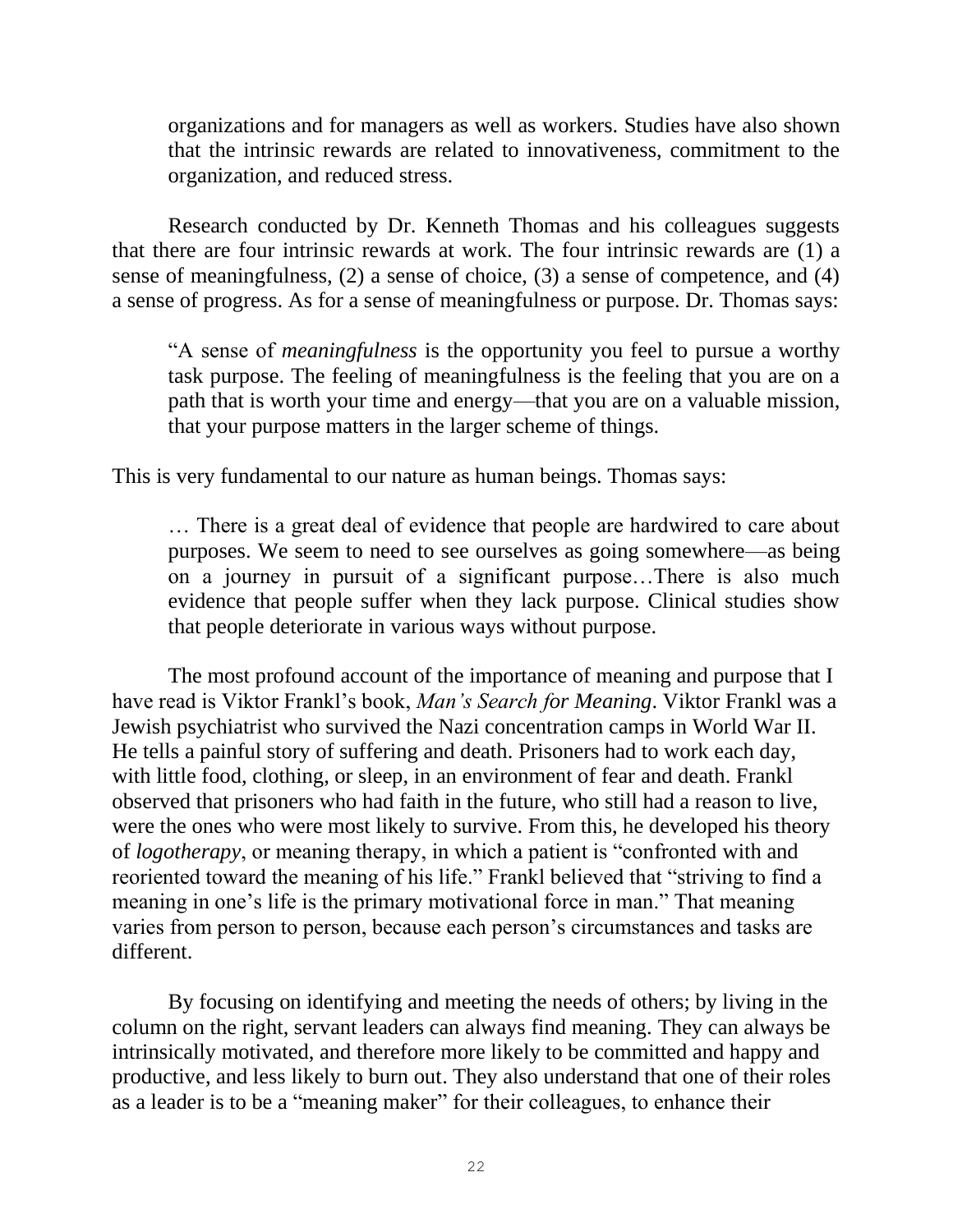intrinsic motivation as well.

# **Paradoxes of leadership**

Let me see if I can summarize some of these points in the form of three statements about the paradoxes of "successful" leadership:

- 1. Our society describes the "successful" leader as one who has power, wealth, and fame. The paradox is that a "successful" leader by this definition is not likely to be relevant or effective, and therefore, not good for society. The "successful" leader will be focused on accumulating power, wealth, and fame, not identifying and meeting the needs of others. Thus, a "successful" leader may be a failure in terms of solving problems and seizing opportunities that make a difference in the lives of others. The "successful" leader is also extrinsically motivated, and is less likely to be happy and more likely to burn out than a servant leader who is intrinsically motivated. This kind of "success" doesn't work for the leader or for those who are being led.
- 2. The most effective leaders do not seek power, wealth, or fame—they seek to make a difference in the lives of others. Paradoxically, when they *do* make a difference in the lives of others, they are often *given* power, wealth and fame. However, when that happens, they treat their power, wealth, and fame as tools to be used in continuing to make a difference in helping others. They do not seek it, but when they are given it, they use it.
- 3. Perhaps the most notable paradox is that when the leader focuses on helping others, the leader gets the greatest rewards for himself or herself. The leader gets personal meaning and deep happiness—spiritual rewards that other leaders never find. Or to put it the other way around, the leader who focuses on himself or herself gets less for himself or herself in the end, than if he or she had focused on others instead.

I don't want to be misunderstood. I am not against success. Each of us has talents and abilities, and we should use them to the fullest. I do not go out into the world each day to fail, and I hope you don't either. I have worked hard to be successful in a number of fields. I have a great job, a wonderful house, and a nice car to drive. So far as I can remember, I have never turned down a promotion or a pay raise. I do not wear sackcloth and live on locusts in the desert.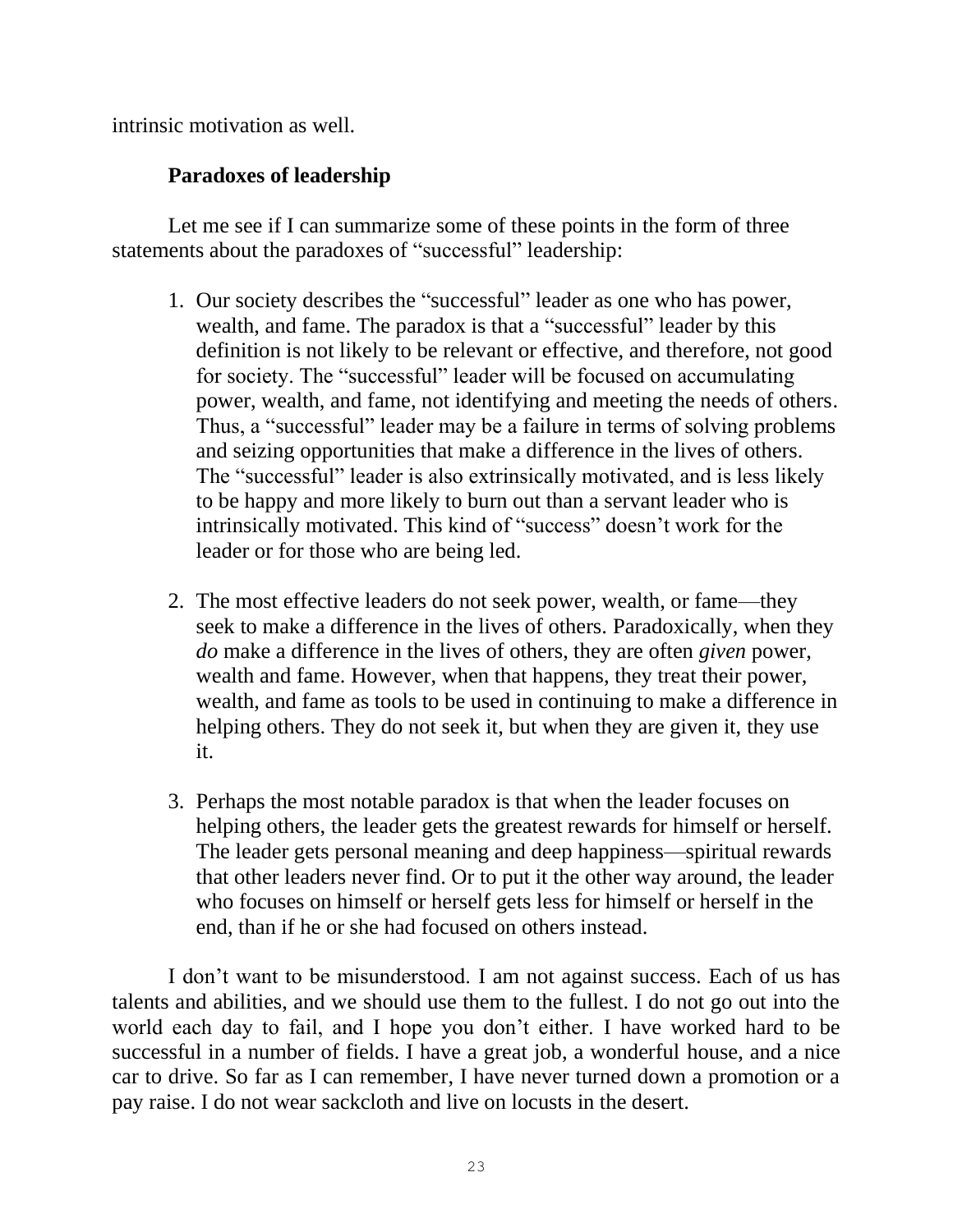In short, I encourage you to work hard, and get ahead, and receive whatever power, wealth, or fame comes your way. That's fine. You don't have to avoid all the symbols of success in the left column. But trying to achieve the symbols of success is the wrong focus for a leader. You will be a better, more relevant, more effective leader and a much happier person if you stay focused on the column on the right, the Meaning Maximizers.

#### **Going against the secular, commercial culture**

Of course, staying focused on the column on the right is counter-cultural these days. TV, movies, radio, magazines and newspapers all promote the symbols of success. But this is a good time to be counter-cultural. Here's why.

The American dream, toward which generations have been working, is finally being achieved by millions of Americans. However, it is not making people happier. Let me read you a quote from a book by Gregg Easterbrook, titled *The Progress Paradox*.

If you sat down with a pencil and graph paper to chart the trends of American and European life since the end of World War II, you'd do a lot of drawing that was pointed up. Per-capita income, "real" income, longevity, home size, cars per driver, phone calls made annually, trips taken annually, highest degree earned, IQ scores, just about every objective indicator of social welfare has trended upward on a pretty much uninterrupted basis for two generations. Many subjective graphs would also show steady upward trends: personal freedom, women's freedom, reduction of bias against minority groups.

But your graphs would lose their skyward direction when the topics turned to the inner self. The trend line for happiness has been flat for fifty years. The trend line is negative for the number of people who consider themselves "very happy," that percentage gradually declining since the 1940s. And the trend line would cascade downward like water over a falls on the topic of avoiding depression. Adjusting for population growth, ten times as many people in the Western nations today suffer from "unipolar" depression, or unremitting bad feelings without a specific cause, than did half a century ago. Americans and Europeans have ever more of everything except happiness.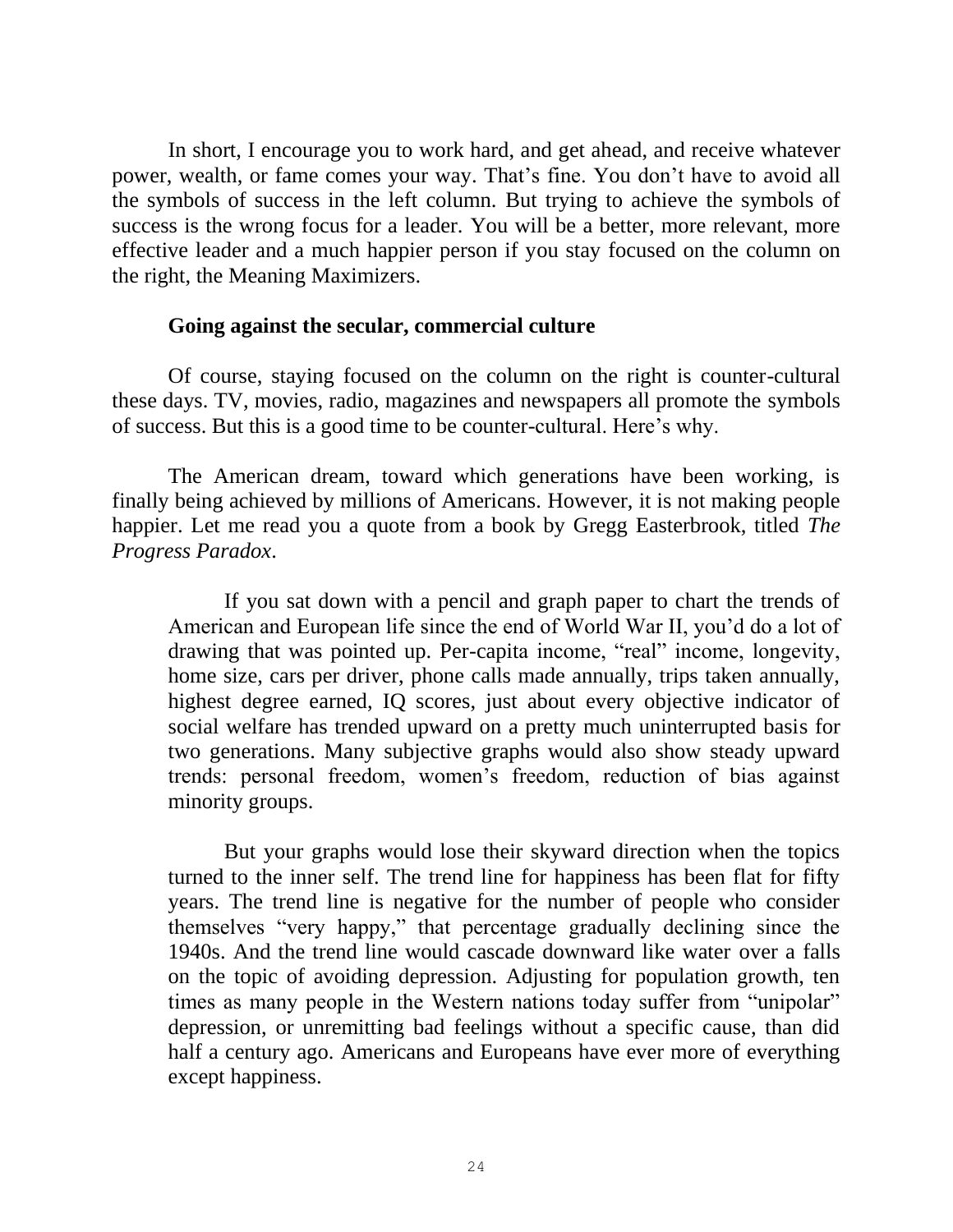Easterbrook writes that what most people want in life is love, friendship, respect, family, standing, and fun—things which are not priced in the economic system and don't pass through the market. They are things that are in fact available to most of us, every day, regardless of our economic status.

For generations, many Americans have sought to achieve the American dream. Unfortunately, the dream was a materialistic dream, and now that many people are achieving it, they are discovering it is not especially meaningful. Yes, advances in medicine and technology and personal freedom are much appreciated. But in our relentless drive for materialistic well-being, we have wandered away from the things that have given people the most meaning for thousands of years giving and receiving love, being close to our family and friends, living our values, and doing what's right. We need to get back to those things. Getting back to them will appear, in the short run, to be counter-cultural.

My research has convinced me that most of us know where the personal meaning comes from. So what's the challenge? The challenge is to *remember* the most important sources of personal meaning as we live our daily lives. To do that, we need to gently remind each other, and encourage each other, and inspire each other to live the way we know we should live. Focusing on meaning is not easy in a world that measures us by the symbols of success. But we will not be deeply happy until meaning is our focus.

One of the good things about focusing on meaning is that we can always find it. Finding personal meaning is entirely up to each of us—we control the variables. Meaning is about our values and beliefs and relationships. It is about the way we live and what we do, not about the way others judge us or select us or reward us. Meaning is where we find it, and we can always find it, no matter what the world does to us.

#### **Conclusion**

Let me conclude with a short summary. Society teaches us the power model of leadership, but you will find greater meaning and satisfaction in the service model. You can be a servant leader, identifying and meeting the needs of others. As Drucker said, you can focus on contribution, and focus on the client or customer or patient. As servant leaders you won't *make* people do things, you'll *help* people do things. Whether in your family or organization or community, you can be a servant leader who identifies and meets the needs of others.